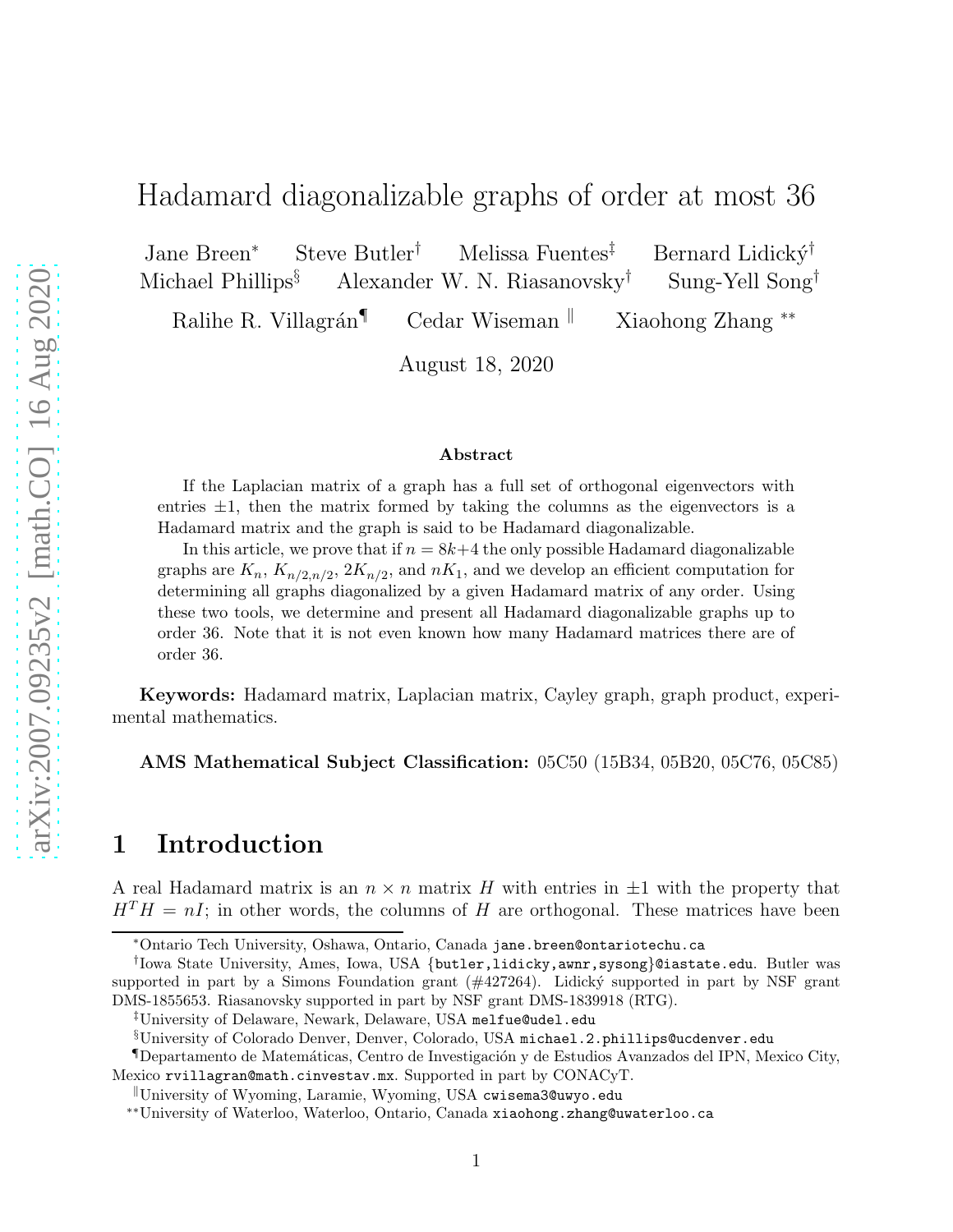extensively studied, and it is known that a necessary condition for the existence of such a matrix is that  $n = 1, 2$ , or is a multiple of 4. A well-known and still open problem concerns the question of whether this is sufficient.

#### **Conjecture 1.1.** *Hadamard matrices exist for all orders* n *of the form*  $n = 4k$ *.*

Examples of Hadamard matrices of order  $2<sup>k</sup>$  were constructed by Sylvester in 1867. Defining  $H_0 = [1]$ , we have

$$
H_{k+1}=\left[\begin{array}{cc} H_k & H_k \\ H_k & -H_k \end{array}\right]
$$

.

For example,

$$
H_1 = \begin{bmatrix} 1 & 1 \\ 1 & -1 \end{bmatrix}, \quad H_2 = \begin{bmatrix} 1 & 1 & 1 & 1 \\ 1 & -1 & 1 & -1 \\ 1 & 1 & -1 & -1 \\ 1 & -1 & -1 & 1 \end{bmatrix}.
$$

Two Hadamard matrices are said to be *equivalent* if we can produce one from the other by some combination of the following operations: permuting rows, permuting columns, negating some subset of rows, negating some subset of columns. A *normalized* Hadamard matrix is one which has every entry in the first row and column equal to  $+1$ . It is easily seen that every Hadamard matrix is equivalent to a normalized Hadamard matrix, by negating combinations of rows and columns.

A graph G is defined in terms of a set of vertices  $V(G)$ , and a set of edges  $E(G)$  which consist of pairs of vertices. The vertices u and v are said to be *adjacent* if there is an edge  ${u, v} \in E(G)$ . The degree of a vertex u, denoted  $deg(u)$ , is the number of vertices adjacent to u. A graph G is said to be *regular* if all the degrees of the vertices of G are equal.

Given a graph  $G$ , the Laplacian matrix  $L$  is defined entrywise by

$$
L_{uv} = \begin{cases} \deg(u) & \text{if } u = v, \\ -1 & \text{if } u \text{ adjacent to } v, \\ 0 & \text{otherwise,} \end{cases}
$$

where the notation  $L_{uv}$  refers to the  $(u, v)$  entry of the matrix L. It is common to consider what features of the graph G may be determined via the eigenvalues of the Laplacian. Note that for any graph  $G$ , the row-sums of the Laplacian matrix are zero; hence it is immediate that  $\lambda = 0$  is an eigenvalue of L, with an eigenvector proportional to the all-ones vector.

In this article, we are interested in graphs whose Laplacian matrix can be diagonalized by a Hadamard matrix; that is, there exists a Hadamard matrix  $H$  such that

$$
\frac{1}{n}H^T L H = \Lambda,
$$

or equivalently,

$$
L = \frac{1}{n} H \Lambda H^T,
$$

where  $\Lambda$  is a diagonal matrix consisting of the eigenvalues of L, and noting that  $H^{-1} = \frac{1}{n}H^{T}$ . If this is the case, we refer to the graph as a Hadamard diagonalizable graph. Clearly, this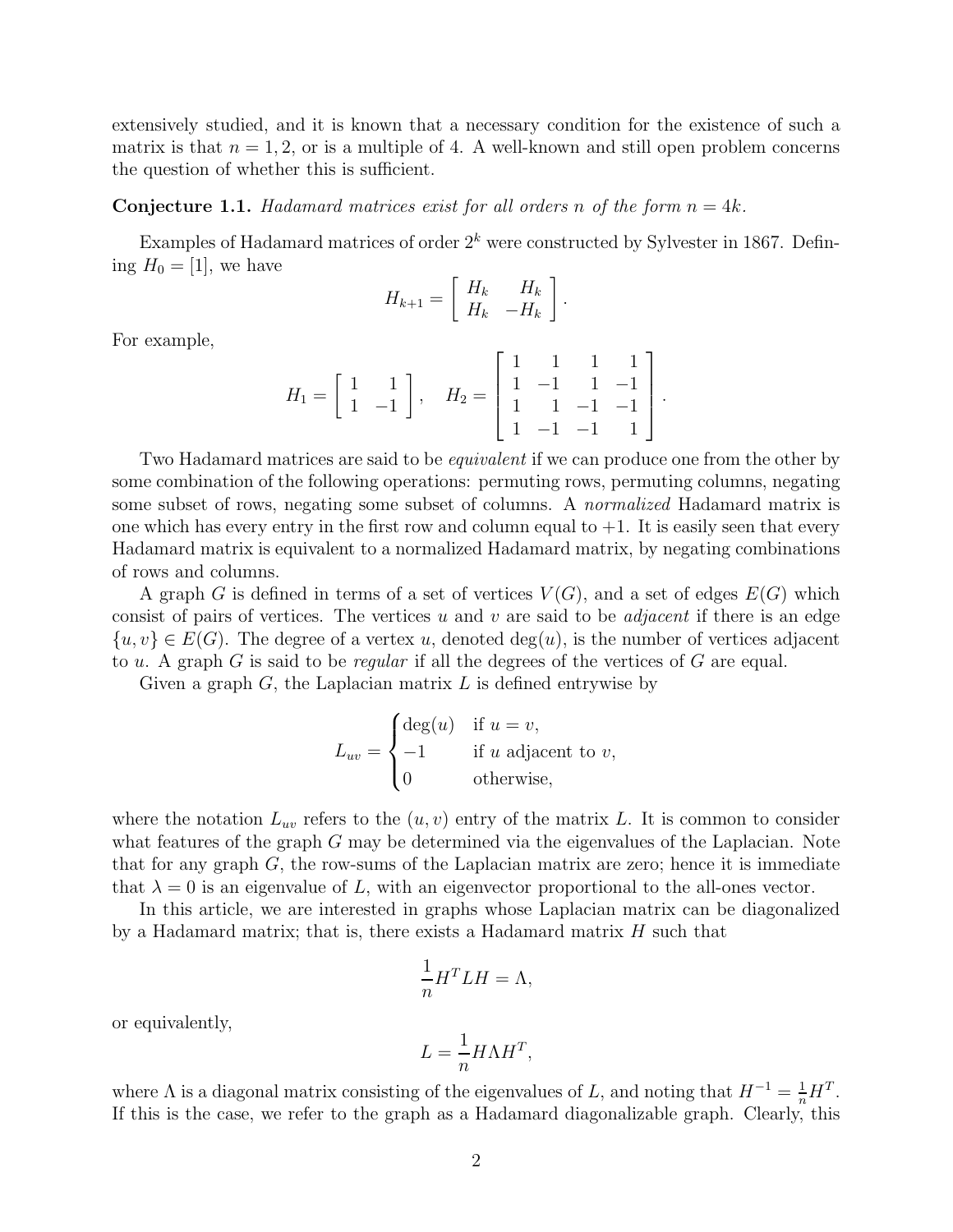class of graphs corresponds to graphs for which there exists a full set of  $\pm 1$  orthogonal eigenvectors of the Laplacian matrix; i.e. there exists a collection of  $n$  eigenvectors which correspond with the columns of a Hadamard matrix.

Various properties of Hadamard diagonalizable graphs and a partial characterisation of Hadamard diagonalizable cographs were explored by Barik, Fallat, and Kirkland [\[1\]](#page-20-0). A special type of Hadamard matrices, called balancedly splittable Hadamard matrices, was introduced and studied by Kharaghani and Suda [\[6\]](#page-20-1); in particular, its connection to Hadamard digonalizable strongly regular graphs was made. Johnston, Kirkland, Plosker, Storey, and Zhang [\[4\]](#page-20-2) showed that a graph is diagonalizable by a Sylvester's matrix if and only if it is a cubelike graph (a Cayley graph over  $\mathbb{Z}_2^d$ ). In the same paper, Johnston et al. explored the use of Hadamard diagonalizable graphs in quantum information transfer, where a quantum spin network is represented by a graph and quantum information can transfer between spins. An important notion in quantum information transfer is perfect state transfer. Kay [\[5\]](#page-20-3) showed that a necessary condition for perfect state transfer between vertices j and k of a graph  $G$ , is that for a real orthogonal matrix  $Q$  which diagonalizes  $L(G)$ , the corresponding entries in its j-th row and k-th row are either equal to or are the negative of each other. Hadamard diagonalizable graphs certainly satisfy this condition for any pair of vertices, and therefore these graphs are good candidates to admit perfect state transfer. A characterization of when a Hadamard diagonalizable graph admits perfect state transfer was given in terms of its eigenvalues and the normalized diagonalization Hadamard matrix in [\[4\]](#page-20-2). Chan, Fallat, Kirkland, Lin, Nasserasr, and Plosker [\[2\]](#page-20-4) studied complex Hadamard diagonalizable graphs (matrices H with  $H^*H = nI$ , where the entries can be any complex number of modulus 1 rather than  $\pm 1$ ). Properties and constructions of such graphs were considered, as well as when such a graph admits interesting quantum information transfer phenomena.

Most graphs are not Hadamard diagonalizable. For example, they must have order  $n = 1$ , 2 or  $4k$  (as Hadamard matrices only exist for these orders), but this is not sufficient. The following conditions are well-known.

<span id="page-2-0"></span>Proposition 1.2 ([\[1,](#page-20-0) [4\]](#page-20-2)). *Let* G *be a Hadamard diagonalizable graph. Then* G *is regular; moreover, all eigenvalues must be even integers.*

We reproduce the proof of regularity here, and give an alternate proof that the eigenvalues must be even integers in Section [3.](#page-5-0)

*Proof that the graph is regular.* Let G be a Hadamard diagonalizable graph of order n, let L be its Laplacian matrix, and let  $H$  be a Hadamard matrix which diagonalizes  $L$ . The degrees of the vertices of the graph correspond to the diagonal entries of L. Now let  $h_k$  denote the k-th column of H, let  $\lambda_1, \ldots, \lambda_n$  be the eigenvalues of L, and let  $\Lambda = \text{diag}(\lambda_1, \cdots, \lambda_n)$ . Then we have

$$
L = \frac{1}{n} H\Lambda H^T = \frac{1}{n} \sum_{k=1}^n \lambda_k h_k h_k^T.
$$

Since the diagonal entries of  $h_k h_k^T$  are all equal to 1, the right hand side is a sum of matrices which all have constant diagonal. Hence  $L$  has constant diagonal, and  $G$  is regular.  $\Box$ 

We will also make use of the following result.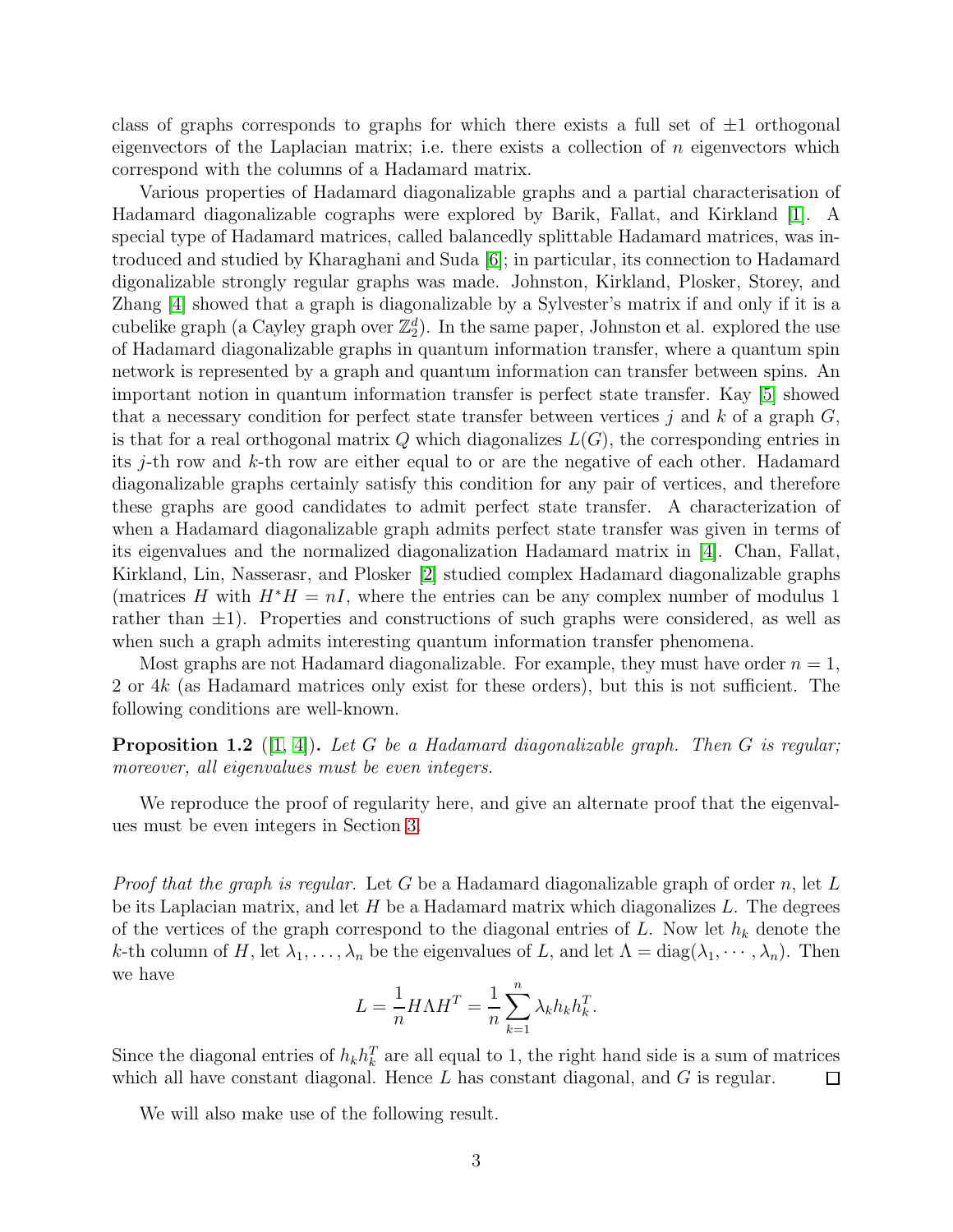|       | ັ<br>ᅩ      | ᅩ         |
|-------|-------------|-----------|
| Order | H. matrices | H. graphs |
| 4     |             |           |
| 8     | 1           | 10        |
| 12    | 1           |           |
| 16    | 5           | 50        |
| 20    | 3           |           |
| 24    | 60          | 26        |
| 28    | 487         |           |
| 32    | 13,710,027  | 10,196    |
| 36    | (unknown)   |           |

<span id="page-3-1"></span>Table 1: The order, number of non-equivalent Hadamard matrices (H. matrices), and the number of Hadamard diagonalizable graphs (H. graphs)

**Proposition 1.3** ([\[1\]](#page-20-0)). A graph G is Hadamard diagonalizable if and only if  $G<sup>c</sup>$  (the com*plement of* G*) is Hadamard diagonalizable.*

This follows immediately by noting that the eigenspaces for the Laplacian matrix of a graph and its complement are the same (although the eigenvalues are different).

Previous research into Hadamard diagonalizable graphs has characterized Hadamard diagonalizable graphs up through order  $n = 12$  (see [\[1\]](#page-20-0)), as well as all Hadamard diagonalizable graphs for the Sylvester construction for Hadamard matrices of order  $2^k$  [\[4\]](#page-20-2). The goal of this current paper is to develop further tools to determine the Hadamard diagonalizable graphs of a given order, and to then list all Hadamard diagonalizable graphs up through order  $n = 36$ . We prove that for  $n = 8k + 4$ , there are only four Hadamard diagonalizable graphs of order  $n$  in Section [2,](#page-3-0) and we develop computational tools to search for all possible Hadamard diagonalizable graphs of small order in Section [3.](#page-5-0) Information about the Hadamard diagonalizable graphs is given in Section [4.](#page-11-0) Concluding comments will be given in Section [5.](#page-19-0)

In Table [1](#page-3-1) we summarize the number of Hadamard diagonalizable graphs as well as the number of inequivalent Hadamard matrices of the indicated order.

### <span id="page-3-0"></span>2 Hadamard diagonalizable graphs of order  $n = 8k + 4$

We show that for order  $n = 8k+4$  there are at most four possible graphs which are Hadamard diagonalizable. We start with the following graph characterization property.

<span id="page-3-2"></span>Lemma 2.1. *Suppose* G *is a connected graph on* n *vertices. Then* G *is a complete graph or a complete bipartite graph if and only if the following condition holds: for any four distinct vertices*  $\{u, v, w, x\} \subseteq V(G)$  *if*  $uv, vw, wx \in E(G)$  *then*  $xu \in E(G)$ *.* 

*Proof.* Assume that G satisfies the stated condition for all distinct vertices  $u, v, w, x \in V(G)$ .

If G is acyclic, then G contains no path on three edges, so G is a star—that is, the complete bipartite graph  $K_{1,n-1}$ .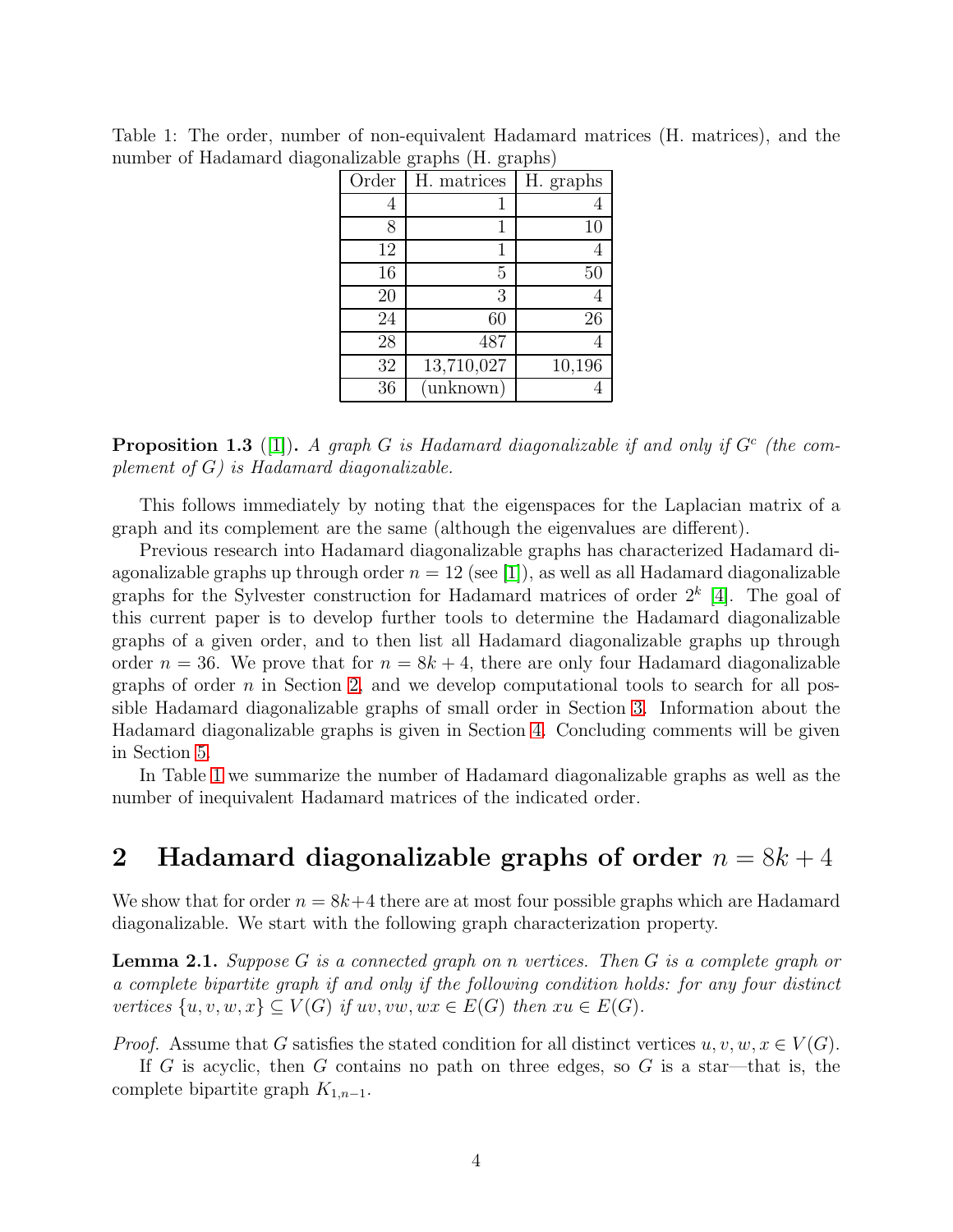Now suppose that G is not acyclic. Then the girth of G (the length of a shortest cycle in  $G$ ) is either 3 or 4.

Suppose the girth of G is 3, and let U be a maximal clique. Then  $|U| \geq 3$ . Suppose for contradiction that  $uv \in E(G)$  such that  $u \in U$  and  $v \notin U$ . Since  $v \notin U$ , there exists  $x \in U$ such that  $xv \notin E(G)$ . Since  $|U| \geq 3$ , there exists  $y \in U \setminus \{u, x\}$ . Then  $xyuv$  is a path of length 3. By assumption, xv are adjacent, which is a contradiction. So it must be the case that no other vertices in  $V(G) \setminus U$  are connected to a vertex in U; since G is connected, we can conclude that  $G$  is a complete graph.

Now suppose the girth of G is 4, and let U be a maximal induced complete bipartite subgraph of G, with bipartition  $U = U_1 \cup U_2$  such that  $|U_1|, |U_2| \geq 2$ . By symmetry of  $U_1$ and  $U_2$ , suppose for contradiction  $uv \in E(G)$  where  $u \in U_1$  and  $v \notin U$ . If v was adjacent to any vertex  $z \in U_2$ , there would be a triangle uvz, violating the girth condition. By the maximality of  $U_2, v \notin U_2$  because there exists  $x \in U_1$  such that  $xv \notin E(G)$ . Pick any  $w \in U_2$ . The path vuwx of length 3 implies that  $xv \in E(G)$ , which is a contradiction. So it must be the case that no other vertices in  $G$  are connected to a vertex in  $U$ ; and since  $G$  is connected we can conclude that  $G$  is a complete bipartite graph.

The reverse implication holds by inspection.

We can now use this characterization of graphs to establish the possible Hadamard diagonalizable graphs of order  $n = 8k + 4$ .

 $\Box$ 

**Theorem 2.2.** Let G be a graph of order n. If  $n = 8k+4$  and G is Hadamard diagonalizable, *then*  $G \in \{K_n, K_{n/2,n/2}, nK_1, 2K_{n/2}\}.$ 

*Proof.* Suppose for the sake of contradiction that  $n = 8k+4$ , G is a Hadamard diagonalizable graph of order n, and  $G \notin \{K_n, K_{n/2,n/2}, nK_1, 2K_{n/2}\}.$  Let L be the Laplacian matrix of G. Then there exists a diagonal matrix  $\Lambda = \text{diag}(\lambda_1, \ldots, \lambda_n)$ , where  $\lambda_k$  is an eigenvalue of L and  $\lambda_k$  is an even integer, for all  $k = 1, \ldots, n$  (see Proposition [1.2\)](#page-2-0) and

$$
L = \frac{1}{n} H\Lambda H^T = \frac{1}{n} \sum_{k=1}^n \lambda_k h_k h_k^T,
$$

for some  $n \times n$  Hadamard matrix H. For any  $i, j \in \{1, \ldots, n\},$ 

$$
L_{ij} = \frac{1}{n} \sum_{k=1}^{n} \lambda_k (h_k)_i (h_k)_j
$$

where the notation  $(h_k)_i$  refers to the *i*-th entry of the vector  $h_k$ .

If G is not connected, then the complement  $G<sup>c</sup>$  is connected. By Lemma [2.1,](#page-3-2) then, we have that G or  $G^c$  contains a path of length 3 whose endpoints are not adjacent (note that since G must be regular, the only possible connected complete bipartite graph is  $K_{n/2,n/2}$ ). Without loss of generality, we assume *uvwx* is a path of length 3 in G. Since  $L_{uv} = L_{vw} = L_{wx} = -1$ and  $L_{ux} = 0$ , we have

$$
-3n = n(L_{uv} + L_{vw} + L_{wx} + L_{ux})
$$
  
= 
$$
\sum_{k=1}^{n} \lambda_k ((h_k)_u (h_k)_v + (h_k)_v (h_k)_w + (h_k)_w (h_k)_x + (h_k)_u (h_k)_x)
$$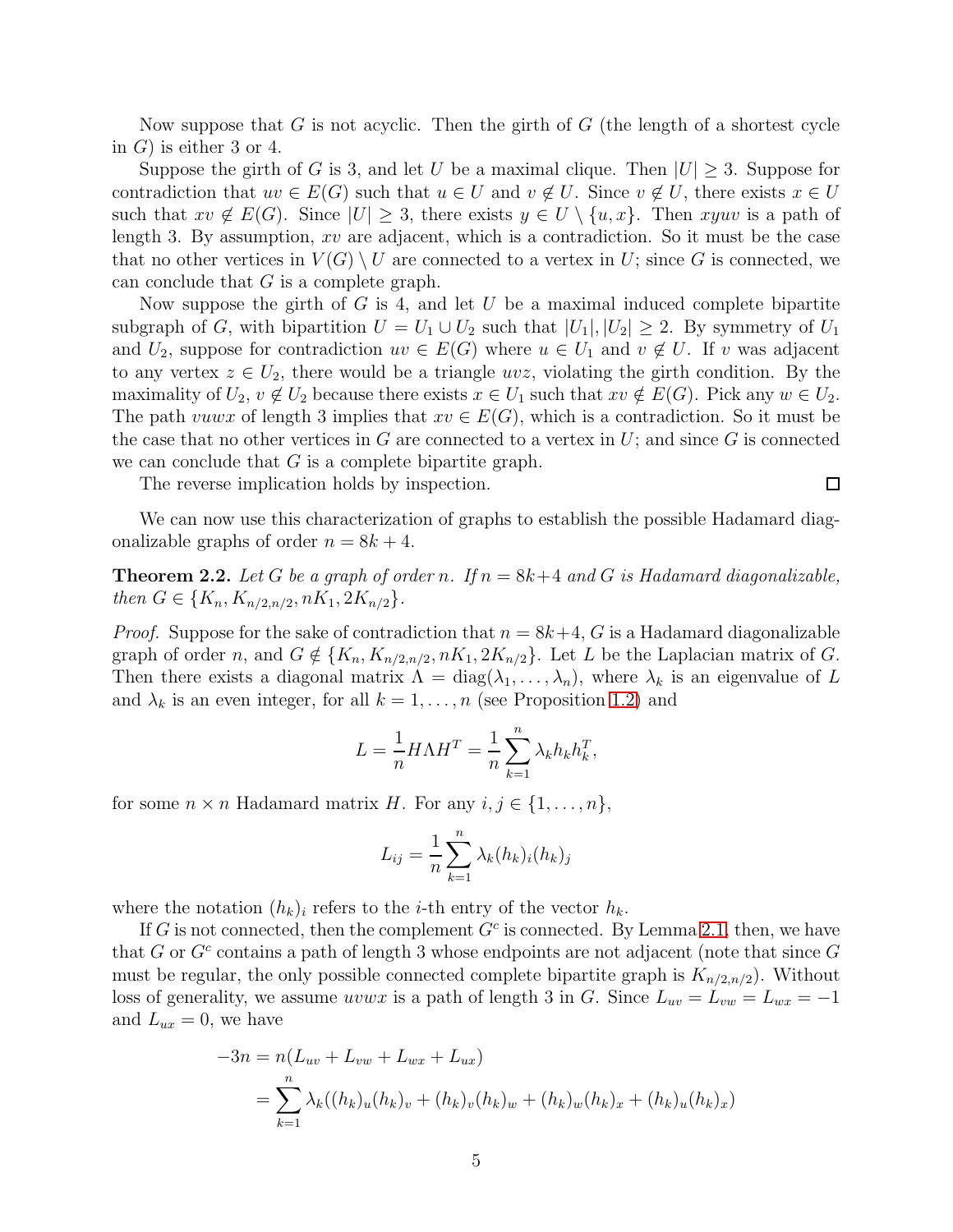$$
= \sum_{k=1}^{n} \lambda_k ((h_k)_u + (h_k)_w)((h_k)_v + (h_k)_x).
$$

Since each  $\lambda_k$  is even and each  $h_{ij} \in \{-1,1\}$ , it follows that each term in the sum is divisible by 8, meaning that 8 divides the right hand side. This implies that  $n$  is a multiple of 8. But that contradicts the assumption that  $n = 8k + 4$ , concluding the proof.  $\Box$ 

The preceding result shows that if a graph is Hadamard diagonalizable of order  $n = 8k+4$ it must be one of the graphs mentioned. We now must argue that all four of these graphs are realizable.

Proposition 2.3. *If* n *is even and there exists a Hadamard matrix of order* n*, then the graphs*  $K_n$ ,  $K_{n/2,n/2}$ ,  $nK_1$ , and  $2K_{n/2}$  are Hadamard diagonalizable.

*Proof.* Given that there exists a Hadamard matrix of order n we may assume that there is a Hadamard matrix H where  $h_1$  is the all 1s vector and  $h_2$  is 1 in entries  $1, \ldots, n/2$  and  $-1$ in entries  $(n/2+1), \ldots, n$ . It suffices to show how to write L as a linear combination of the projection matrices  $h_k h_k^T$  for the graphs  $K_n$  and  $2K_{n/2}$  (since this will have the Laplacian with the correct eigenvalues).

For  $G = K_n$  we have

$$
L = \sum_{k=1}^{n} h_k h_k^T - h_1 h_1^T,
$$

since the sum becomes  $nI$  and  $h_1h_1^T$  is the all-ones matrix which we denote by J.

For  $G = 2K_{n/2}$  we have

$$
L = \frac{1}{2} \sum_{k=1}^{n} h_k h_k^T - \frac{1}{2} h_1 h_1^T - \frac{1}{2} h_2 h_2^T,
$$

since the sum becomes  $\frac{n}{2}I$  and the last two terms combine to give  $-\binom{J}{C}$ O O  $\binom{O}{J}$ .

 $\Box$ 

# <span id="page-5-0"></span>3 Finding all graphs diagonalizable by a given Hadamard matrix

In this section, we describe a procedure to search for and produce Hadamard diagonalizable graphs. In particular, given a Hadamard matrix  $H$ , we give an algorithm by which all graphs which are diagonalized by  $H$  are produced. We assume that  $H$  is a normalized Hadamard matrix, since every graph which is Hadamard diagonalizable is also diagonalized by a normalized Hadamard matrix (see [\[1,](#page-20-0) Lemma 4]). We note that two inequivalent normalized Hadamard matrices may produce the same graph via this procedure.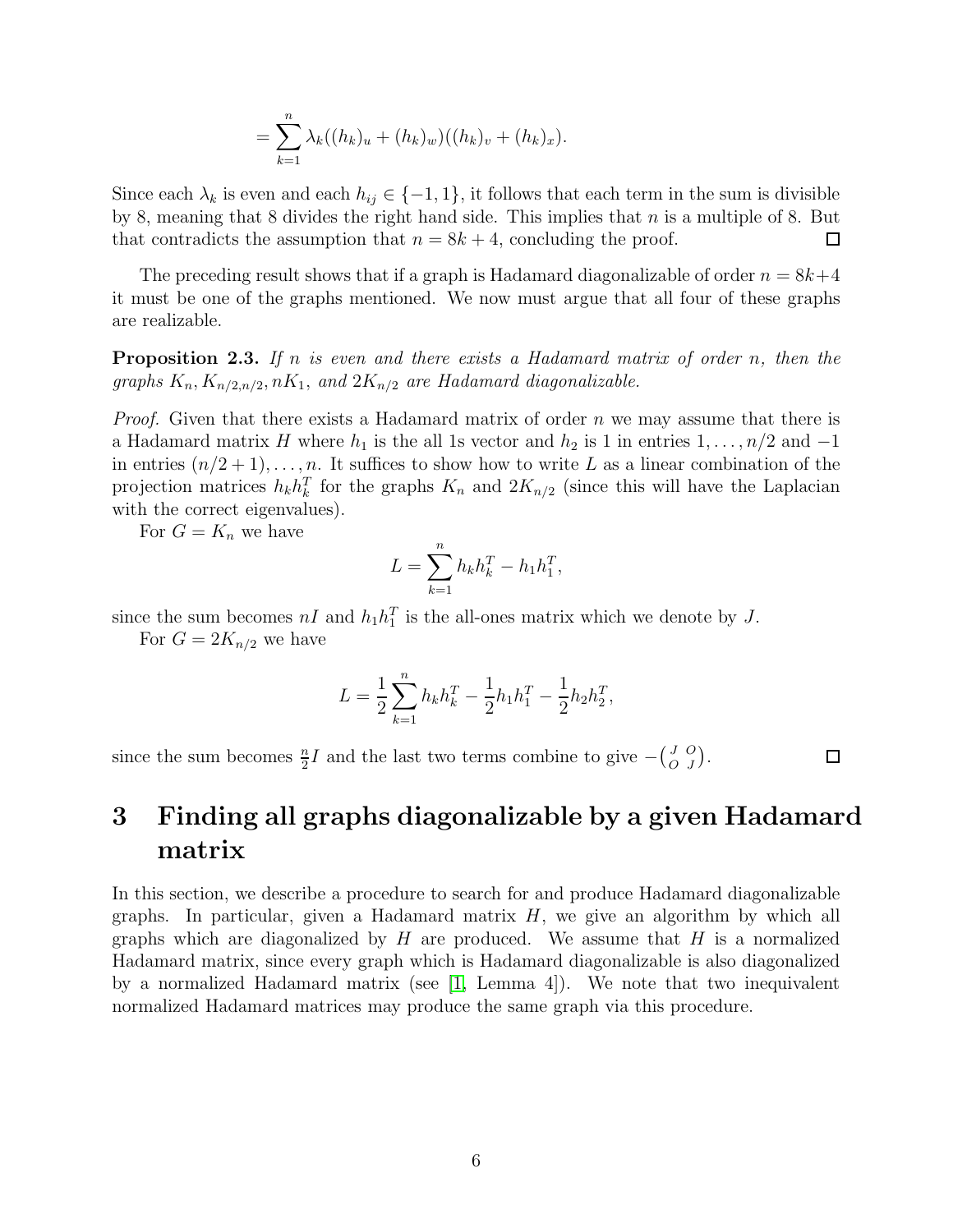### 3.1 An algorithmic procedure

Our Hadamard matrices H will be assumed to be normalized Hadamard matrices which have the form ן

$$
H = \begin{bmatrix} 1 & 1 & \cdots & 1 \\ \hline 1 & & & \\ \vdots & & \widehat{H} & \\ 1 & & & \end{bmatrix}
$$

with  $\widehat{H}$  a  $\pm 1$  matrix. It is easily seen that every Hadamard matrix is equivalent to a matrix of this form by negating a combination of the rows and columns.

<span id="page-6-0"></span>Proposition 3.1. *Let* G *be a Hadamard diagonalizable graph with its Laplacian matrix* L*. Let* H *be a normalized Hadamard matrix diagonalizing* L*. Let* Λ *be the diagonal matrix with its diagonal entries*  $\lambda_1 = 0, \lambda_2, \ldots, \lambda_n$ , the eigenvalues of L corresponding to the columns *of* H *as their associated eigenvectors.* Then the entries  $L_{12}, \ldots, L_{1n}$  *uniquely determine*  $\lambda_2, \ldots, \lambda_n$ .

*Proof.* Suppose that G is a Hadamard diagonalizable graph, and let H be a normalized Hadamard matrix such that

$$
L = \frac{1}{n} H\Lambda H^T = \frac{1}{n} \sum_{k=1}^n \lambda_k h_k h_k^T.
$$

It follows that

$$
L_{1j} = \frac{1}{n} \sum_{k=2}^{n} \lambda_k (h_k)_j,
$$

where the notation  $(h_k)_j$  refers to the  $j^{th}$  entry of the vector  $h_k$ . Writing the above in matrix form we have

$$
\frac{1}{n}\begin{bmatrix}\n(h_2)_2 & (h_3)_2 & \cdots & (h_n)_2 \\
(h_2)_3 & (h_3)_3 & \cdots & (h_n)_3 \\
\vdots & \vdots & \ddots & \vdots \\
(h_2)_n & (h_3)_n & \cdots & (h_n)_n\n\end{bmatrix}\begin{bmatrix}\n\lambda_2 \\
\lambda_3 \\
\vdots \\
\lambda_n\n\end{bmatrix} = \frac{1}{n}\widehat{H}\begin{bmatrix}\n\lambda_2 \\
\lambda_3 \\
\vdots \\
\lambda_n\n\end{bmatrix} = \begin{bmatrix}\nL_{12} \\
L_{13} \\
\vdots \\
L_{1n}\n\end{bmatrix}.
$$

The result now follows if we can prove that  $\frac{1}{n}\hat{H}$  is invertible, showing that we can solve for the  $\lambda_i$  in terms of the off-diagonal entries in the first row. In particular, we show that  $\left(\frac{1}{n}\widehat{H}\right)^{-1} = \widehat{H}^T - J.$ 

To prove this, we look at the rows of  $\widehat{H}$ . Note that if we append 1s to the front, we have rows of  $H$ , and any two distinct rows in  $H$  are perpendicular. From this we can conclude that the dot product of two distinct rows in  $\hat{H}$  must be −1 (i.e. to compensate for the 1s appended to the front); the dot product of a row in  $\widehat{H}$  with the all 1s vector must similarly be  $-1$ ; finally, the dot product of a row with itself will be  $n-1$ .

Multiplying  $(\frac{1}{n}\hat{H})(\hat{H}^T - J)$  is equivalent to looking at dot products of rows in  $\frac{1}{n}\hat{H}$  and rows in  $\hat{H}-J$ . If the rows are the same, the result will be  $\frac{1}{n}((n-1) - (-1)) = 1$ ; and if the rows are distinct the result will be  $\frac{1}{n}((-1) - (-1)) = 0$ . In particular, the result is the identity matrix, establishing the inverse.  $\Box$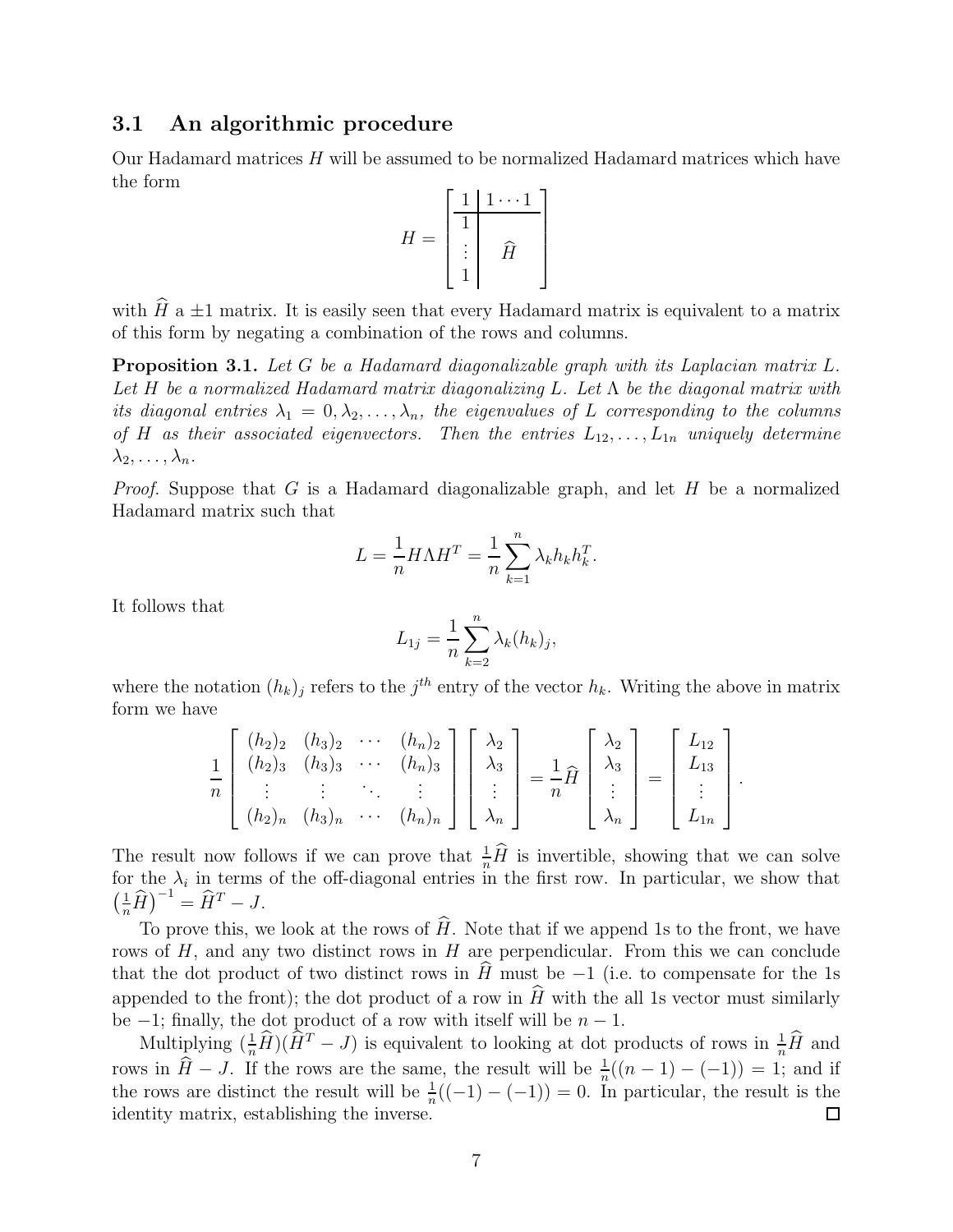The preceding can be used to give a new proof that all Laplacian eigenvalues of a Hadamard diagonalizable graph are even integers (see Proposition [1.2,](#page-2-0) originally proven in  $[1]$ ).

*Proof that the eigenvalues are even integers.* We have

$$
\begin{bmatrix} \lambda_2 \\ \lambda_3 \\ \vdots \\ \lambda_n \end{bmatrix} = (\widehat{H}^T - J) \begin{bmatrix} L_{12} \\ L_{13} \\ \vdots \\ L_{1n} \end{bmatrix}.
$$

Since the entries in  $\widehat{H}^T - J$  are in  $\{0, -2\}$  while the entries  $L_{12}, \ldots, L_{1n}$  are in  $\{0, -1\}$ , the result of the multiplication will be a vector of integers which are even. result of the multiplication will be a vector of integers which are even.

Suppose we are given an  $n \times n$  Hadamard matrix H and wish to find all graphs which are Hadamard diagonalizable by  $H$ . Using Proposition [3.1,](#page-6-0) we can narrow our search space down to size  $2^{n-1}$  by looking at all possible  $\{0, -1\}$  assignments to  $L_{12}, \ldots, L_{1n}$ , and rewriting all of the off-diagonal entries of L as linear combinations of  $L_1, \ldots, L_{1n}$ . This rewrite can be done because each entry is some linear combination of the  $\lambda_2, \ldots, \lambda_n$ , while the proof of Proposition [3.1](#page-6-0) shows that each of the  $\lambda_i$  is a linear combination of  $L_{12}, \ldots, L_{1n}$ . Then every assignment will produce a matrix via these linear combinations, though not every assignment will correspond to a graph, as there might be other entries  $L_{ij} \notin \{-1,0\}$ . The entry  $L_{ij} = 0$ if there is no edge between vertex i and vertex j, and is equal to  $-1$  if there is an edge. If  $L_{ij}$  is some value other than 0 or -1, we have not produced a Laplacian matrix. For any assignment of the values  $\{0, -1\}$  to the 'variables'  $L_{12}, \ldots, L_{1n}$ , the goal will be to determine if the linear combinations that arise elsewhere in the matrix (off the diagonal) are all equal to either 0 or −1; if so, that assignment produces a graph. It is also possible to construct the same graph multiple ways (i.e. the same up to relabeling of the vertices). Note that many distinct entries of the Laplacian may be expressed using the same linear combination of the variables  $L_{12}, \ldots, L_{1n}$ .

To illustrate this, we carry this procedure out for the Hadamard matrix had.16.1 from Sloane [\[8\]](#page-21-0), see Table [3.1,](#page-6-0) to produce an auxiliary matrix determining the linear combinations. For the 120 entries above the diagonal of a possible Laplacian matrix (by symmetry the entries below the diagonal will be equal) there were 27 distinct linear combinations produced. The auxiliary matrix is given in Table [3](#page-9-0) where the  $(i, j)$ <sup>th</sup> entry corresponds to the coefficient of  $L_{1j}$  in the  $i^{th}$  linear combination. For notational convenience, we have labeled the sixteen rows and columns of L using hexadecimal symbols  $\{0, 1, \dots, 9, A, B, \dots, F\}$  to more easily indicate which entries of L correspond to the  $i<sup>th</sup>$  linear combination in the accompanying table.

Looking at the auxiliary matrix in Table [3,](#page-9-0) the identity matrix induced on the first 15 rows is a reflection that the linear combination for an entry from the first row is trivial.

Let us view an assignment of  $L_{12}, \ldots, L_{1n}$  to values of 0 or  $-1$  as selecting some subset of the columns (so if  $L_{1j}$  is  $-1$  take the  $j<sup>th</sup>$  column; if it is 0 do not take the column). Then this will produce a Laplacian matrix for a graph *if and only if* the sum of the columns produce a vector with entries in  $\{0,1\}$ , since this is only the case when the off-diagonal entries will be 0 and  $-1$ .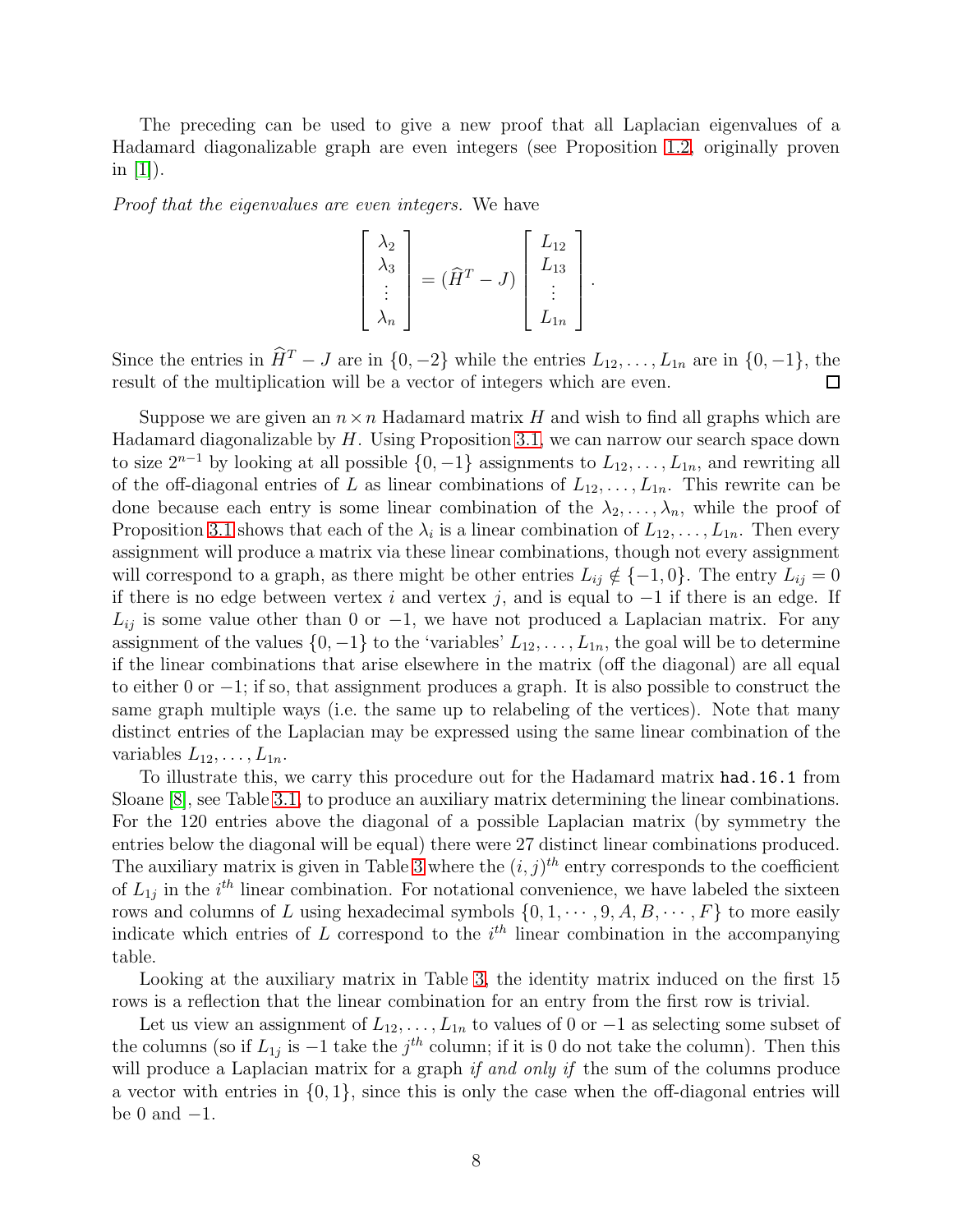Table 2: Hadamard matrix had.16.1

| $\overline{1}$<br>$\overline{1}$     | $\overline{1}$<br>$\overline{1}$ | 1 1 1 1 1 1 1 1                |                                |                                                 |                      | $\overline{1}$ | $\overline{1}$<br>$\overline{1}$                                                       |         |
|--------------------------------------|----------------------------------|--------------------------------|--------------------------------|-------------------------------------------------|----------------------|----------------|----------------------------------------------------------------------------------------|---------|
| $-1$<br>$\mathbf{1}$<br>$\mathbf{1}$ | $1 -1$<br>$-1$                   | $1 -1$                         |                                | $1 -1$ $1 -1$ $1 -1$ $1 -1$                     |                      |                |                                                                                        |         |
| $1 -1 -1$                            | $\mathbf{1}$                     | $1 -1 -1$                      | $\mathbf{1}$                   | $1 -1 -1$                                       |                      | -1             | $1 -1 -1$                                                                              |         |
| $\mathbf{1}$<br>$-1$ $-1$            | $\overline{1}$                   | $1 -1 -1 1$                    |                                | $1 -1 -1 1$                                     |                      |                | $1 -1 -1$                                                                              |         |
| $\overline{1}$<br>-1                 | $1 -1 -1 -1 -1$                  |                                | $\mathbf{1}$                   | $\overline{1}$                                  |                      |                | $1 \quad 1 \quad -1 \quad -1 \quad -1 \quad -1$                                        |         |
| $-1$                                 | $1 -1 -1 1 -1$                   |                                | $\overline{1}$                 | $1 -1$ $1 -1$ $-1$                              |                      |                | $1 -1$                                                                                 |         |
| $1 -1 -1 -1 -1 -1$<br>$\mathbf{1}$   |                                  | $\overline{1}$                 | $\overline{1}$                 | $1 \quad 1 \quad -1 \quad -1 \quad -1 \quad -1$ |                      |                | $\overline{1}$                                                                         |         |
| $\mathbf{1}$<br>$-1$ $-1$            | $\mathbf{1}$<br>$-1$             | $\mathbf{1}$<br>-1             | $-1$                           | $1 -1 -1 1 -1$                                  |                      |                | $\begin{array}{\begin{array}{\small \begin{array}{\small \end{array}}}} 1 \end{array}$ | $1 -1$  |
| $\mathbf{1}$<br>-1                   | 1<br>1                           | 1<br>1                         | $1 -1 -1 -1 -1 -1 -1 -1 -1 -1$ |                                                 |                      |                |                                                                                        |         |
| $\mathbf{1}$<br>$-1$<br>$\mathbf{1}$ | $-1$                             | $1 -1 -1 1 -1$                 |                                | $1 -1$ $1 -1$                                   |                      |                | $\overline{1}$                                                                         | $1 - 1$ |
| $\mathbf{1}$<br>$1 -1 -1$            | 1                                | $1 -1 -1 -1 -1 -1$             |                                | $\overline{1}$                                  |                      | $1 -1 -1$      | - 1                                                                                    |         |
| $-1$ $-1$                            | $1 -1$<br>$\overline{1}$         |                                | $1 -1 -1$                      | $1 \quad 1 \quad -1 \quad -1$                   |                      |                | $1 -1$                                                                                 |         |
| $\mathbf{1}$<br>$\overline{1}$       |                                  | $1 -1 -1 -1 -1 -1 -1 -1 -1 -1$ |                                |                                                 |                      | $\overline{1}$ | $\mathbf{1}$<br>$\overline{1}$                                                         |         |
| $-1$                                 | $1 -1 -1$                        | 1                              | $1 -1 -1$                      | $1 -1$                                          | $\overline{1}$       |                | $1 -1 -1$                                                                              |         |
|                                      | $1 -1 -1 -1 -1$                  |                                | $1 \quad 1 \quad -1 \quad -1$  | $\mathbf{1}$                                    | $\mathbf{1}$         | $\mathbf{1}$   | $1 -1 -1$                                                                              |         |
| $\overline{1}$<br>$-1$ $-1$          | $1 -1$                           | $1 -1$                         | $1 -1$                         | $\overline{1}$                                  | $-1$<br>$\mathbf{1}$ | $1 -1$         | $\mathbf{1}$                                                                           | $-1$    |

To run through all possible assignments of  $L_{12}, \ldots, L_{1n}$ , we need to consider all subsets of columns of the auxiliary matrix. However, to reduce the search space, we proceed via a tree-like exploration of the space, where at each step we decide to either add or not add a particular column. After we add a new column to our subset, we then do the following check: if for each entry there is a possibility that the sum of some combination of the remaining columns can result in the value being 0 or 1, proceed; if not then we 'prune the tree' and don't explore any further on that branch.

For example, if we take the columns 2, 3, and 11 in the matrix in Table [3,](#page-9-0) then the last entry in the sum of these column vectors will be  $1/2$ . The last entries in the remaining columns which we could add to our subset are all equal to 0, so no matter which combination of columns 12, 13, 14, 15 we take we can never change that value from  $1/2$ , and so there is no need to explore that part of the space. To get the most out of this, it is useful to first pre-sort the columns so that such conflicts will arise early.

If we get down to a leaf in the tree and the resulting combination of columns is a 0-1 vector, then we have found a Hadamard diagonalizable graph. To produce the graph we find where the 1s are located and the corresponding Laplacian entries to which they correspond. These corresponding Laplacian entries represent the edges in the graph. As an example if we take the sum of the first three columns in Table [3](#page-9-0) then this will produce a 1 in rows 1, 2, 3, 24, and 25 of the resulting vector. So this will be the graph on the vertex set with vertices  $\{0, 1, \ldots, F\}$  and with edges

$$
\underbrace{01, 23, 45, 67, 89, AB, CD, EF}_{row 1}, \underbrace{02, 13, 8A, 9B}_{row 2}, \underbrace{03, 12, 8B, 9A}_{row 3}, \underbrace{46, 57, CE, DF}_{row 24}, \underbrace{47, 56, CF, DE}_{row 25}
$$

which becomes the graph  $4K_4$  (cliques on the vertices 0, 1, 2, 3; and 4, 5, 6, 7; and 8, 9, A, B; and  $C, D, E, F$ . As graphs are found they are tested to see whether they have been seen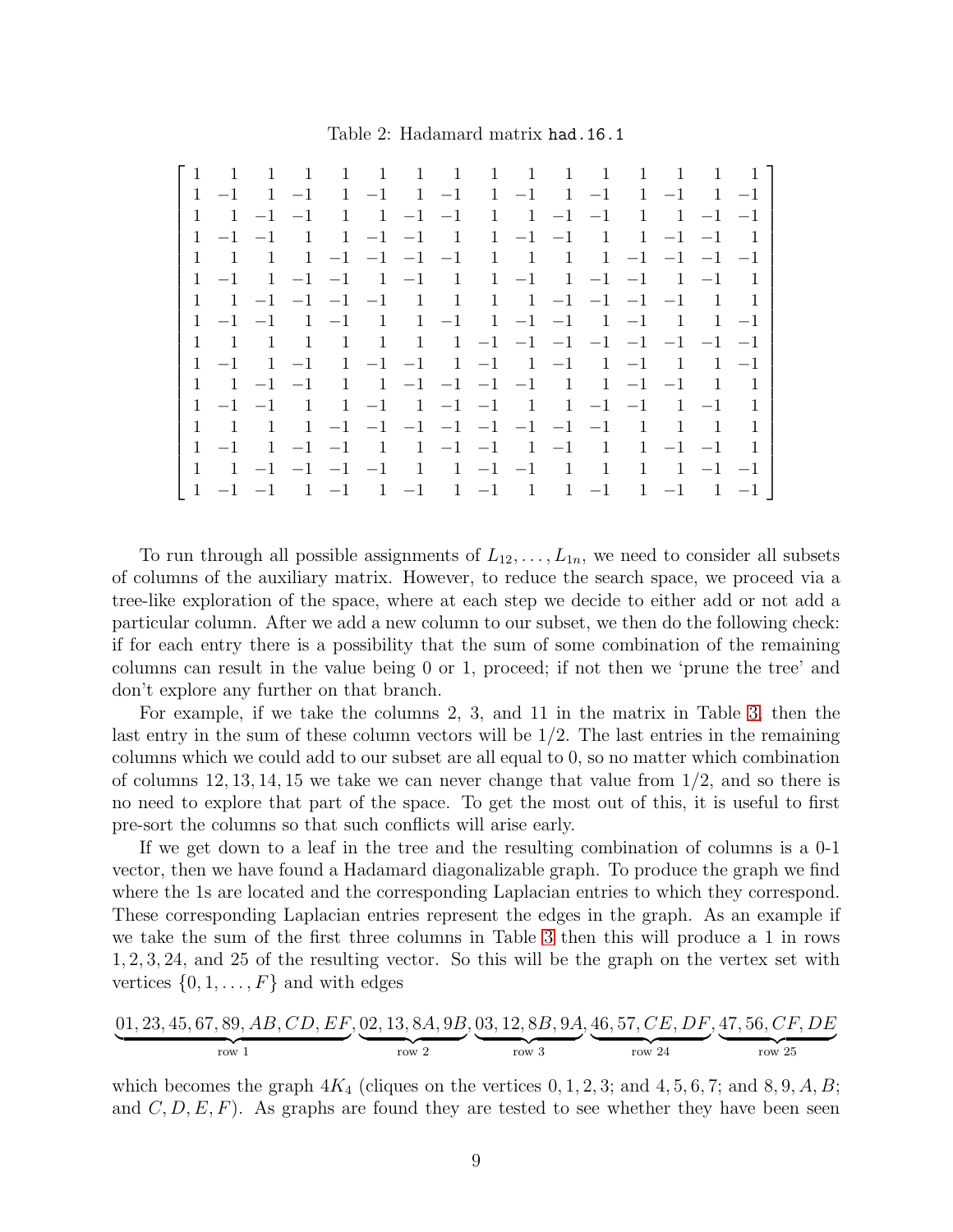<span id="page-9-0"></span>Table 3: The auxiliary matrix for the Hadamard matrix had.16.1 where each row corresponds with a distinct linear combination appearing in  $L$  in terms of the off-diagonal entries in the first row. In the accompanying table, we indicate for each row which entries  $L_{ij}$ correspond to this linear combination, with  $i, j$  in hexadecimal.

| $\mathbf{1}$   | $\overline{0}$                                                        | $\boldsymbol{0}$             | $\overline{0}$                  | $\boldsymbol{0}$                                        | $\overline{0}$                            | $\boldsymbol{0}$                | $\overline{0}$ | $\boldsymbol{0}$ | $\boldsymbol{0}$                                                      | $\boldsymbol{0}$                                                      | $\overline{0}$                                          | $\overline{0}$                            | $\overline{0}$                  | $\overline{0}$                                          |
|----------------|-----------------------------------------------------------------------|------------------------------|---------------------------------|---------------------------------------------------------|-------------------------------------------|---------------------------------|----------------|------------------|-----------------------------------------------------------------------|-----------------------------------------------------------------------|---------------------------------------------------------|-------------------------------------------|---------------------------------|---------------------------------------------------------|
| $\overline{0}$ | $\mathbf{1}$                                                          | $\overline{0}$               | $\overline{0}$                  | $\overline{0}$                                          | $\overline{0}$                            | $\overline{0}$                  | $\overline{0}$ | $\overline{0}$   | $\overline{0}$                                                        | $\overline{0}$                                                        | $\overline{0}$                                          | $\overline{0}$                            | $\overline{0}$                  | $\overline{0}$                                          |
| $\overline{0}$ | $\overline{0}$                                                        | $\mathbf{1}$                 | $\overline{0}$                  | $\overline{0}$                                          | $\overline{0}$                            | $\overline{0}$                  | $\overline{0}$ | $\overline{0}$   | $\overline{0}$                                                        | $\overline{0}$                                                        | $\overline{0}$                                          | $\overline{0}$                            | $\overline{0}$                  | $\overline{0}$                                          |
| $\overline{0}$ | $\overline{0}$                                                        | $\overline{0}$               | $\mathbf{1}$                    | $\boldsymbol{0}$                                        | $\overline{0}$                            | $\overline{0}$                  | $\overline{0}$ | $\overline{0}$   | $\overline{0}$                                                        | $\overline{0}$                                                        | $\overline{0}$                                          | $\overline{0}$                            | $\overline{0}$                  | $\overline{0}$                                          |
| $\overline{0}$ | $\overline{0}$                                                        | $\overline{0}$               | $\overline{0}$                  | $\mathbf 1$                                             | $\overline{0}$                            | $\overline{0}$                  | $\overline{0}$ | $\overline{0}$   | $\boldsymbol{0}$                                                      | $\boldsymbol{0}$                                                      | $\overline{0}$                                          | $\boldsymbol{0}$                          | $\overline{0}$                  | $\overline{0}$                                          |
| $\overline{0}$ | $\overline{0}$                                                        | $\overline{0}$               | $\overline{0}$                  | $\overline{0}$                                          | $\mathbf{1}$                              | $\overline{0}$                  | $\overline{0}$ | $\overline{0}$   | $\overline{0}$                                                        | $\overline{0}$                                                        | $\overline{0}$                                          | $\overline{0}$                            | $\overline{0}$                  | $\overline{0}$                                          |
| $\overline{0}$ | $\overline{0}$                                                        | $\overline{0}$               | $\overline{0}$                  | $\overline{0}$                                          | $\overline{0}$                            | $\mathbf 1$                     | $\overline{0}$ | $\overline{0}$   | $\overline{0}$                                                        | $\overline{0}$                                                        | $\overline{0}$                                          | $\overline{0}$                            | $\overline{0}$                  | $\overline{0}$                                          |
| $\overline{0}$ | $\overline{0}$                                                        | $\overline{0}$               | $\overline{0}$                  | $\overline{0}$                                          | $\overline{0}$                            | $\overline{0}$                  | $\mathbf{1}$   | $\overline{0}$   | $\overline{0}$                                                        | $\boldsymbol{0}$                                                      | $\overline{0}$                                          | $\boldsymbol{0}$                          | $\overline{0}$                  | $\overline{0}$                                          |
| $\overline{0}$ | $\overline{0}$                                                        | $\overline{0}$               | $\overline{0}$                  | $\overline{0}$                                          | $\overline{0}$                            | $\overline{0}$                  | $\overline{0}$ | $\mathbf{1}$     | $\boldsymbol{0}$                                                      | $\overline{0}$                                                        | $\overline{0}$                                          | $\overline{0}$                            | $\overline{0}$                  | $\overline{0}$                                          |
| $\overline{0}$ | $\overline{0}$                                                        | $\overline{0}$               | $\overline{0}$                  | $\overline{0}$                                          | $\overline{0}$                            | $\overline{0}$                  | $\overline{0}$ | $\overline{0}$   | $\mathbf{1}$                                                          | $\overline{0}$                                                        | $\overline{0}$                                          | $\overline{0}$                            | $\overline{0}$                  | $\overline{0}$                                          |
| $\overline{0}$ | $\overline{0}$                                                        | $\overline{0}$               | $\overline{0}$                  | $\overline{0}$                                          | $\overline{0}$                            | $\overline{0}$                  | $\overline{0}$ | $\overline{0}$   | $\overline{0}$                                                        | $\mathbf{1}$                                                          | $\overline{0}$                                          | $\overline{0}$                            | $\overline{0}$                  | $\overline{0}$                                          |
| $\overline{0}$ | $\overline{0}$                                                        | $\overline{0}$               | $\overline{0}$                  | $\overline{0}$                                          | $\overline{0}$                            | $\overline{0}$                  | $\overline{0}$ | $\overline{0}$   | $\overline{0}$                                                        | $\overline{0}$                                                        | $\mathbf{1}$                                            | $\overline{0}$                            | $\overline{0}$                  | $\overline{0}$                                          |
| $\overline{0}$ | $\overline{0}$                                                        | $\overline{0}$               | $\overline{0}$                  | $\overline{0}$                                          | $\overline{0}$                            | $\overline{0}$                  | $\overline{0}$ | $\overline{0}$   | $\overline{0}$                                                        | $\overline{0}$                                                        | $\overline{0}$                                          | $\mathbf{1}$                              | $\overline{0}$                  | $\overline{0}$                                          |
| $\overline{0}$ | $\overline{0}$                                                        | $\overline{0}$               | $\overline{0}$                  | $\overline{0}$                                          | $\overline{0}$                            | $\overline{0}$                  | $\overline{0}$ | $\overline{0}$   | $\overline{0}$                                                        | $\overline{0}$                                                        | $\overline{0}$                                          | $\overline{0}$                            | $\mathbf 1$                     | $\overline{0}$                                          |
| $\overline{0}$ | $\overline{0}$                                                        | $\overline{0}$               | $\overline{0}$                  | $\overline{0}$                                          | $\overline{0}$                            | $\overline{0}$                  | $\overline{0}$ | $\overline{0}$   | $\overline{0}$                                                        | $\overline{0}$                                                        | $\overline{0}$                                          | $\overline{0}$                            | $\overline{0}$                  |                                                         |
| $\overline{0}$ | $\overline{0}$                                                        | $\overline{0}$               | $\overline{0}$                  | $\overline{0}$                                          | $\frac{1}{2}$ $\frac{1}{2}$ $0$           | $\frac{1}{2}$ $\frac{1}{2}$ $0$ | $\overline{0}$ | $\overline{0}$   | $\overline{0}$                                                        | $\overline{0}$                                                        | $\overline{0}$                                          | $\overline{0}$                            | $\frac{1}{2}$ $\frac{1}{2}$ $0$ | $\frac{1}{2}$ $\frac{1}{2}$ $\frac{1}{2}$ $\frac{1}{2}$ |
| $\overline{0}$ | $\overline{0}$                                                        | $\overline{0}$               | $\boldsymbol{0}$                |                                                         |                                           |                                 | $\overline{0}$ | $\overline{0}$   | $\overline{0}$                                                        | $\overline{0}$                                                        | $\overline{0}$                                          |                                           |                                 |                                                         |
| $\overline{0}$ | $\overline{0}$                                                        | $\overline{0}$               | $\frac{1}{2}$ $\frac{1}{2}$ $0$ | $\frac{1}{2}$ $\frac{1}{2}$ $\frac{1}{2}$ $\frac{1}{2}$ |                                           |                                 | $\overline{0}$ | $\overline{0}$   | $\overline{0}$                                                        | $\overline{0}$                                                        | $\frac{1}{2}$ $\frac{1}{2}$ $\frac{1}{2}$ $\frac{1}{0}$ | $\frac{1}{2}$ $\frac{1}{2}$ $\frac{1}{2}$ |                                 |                                                         |
| $\overline{0}$ | $\overline{0}$                                                        | $\overline{0}$               |                                 |                                                         |                                           | $\overline{0}$                  | $\overline{0}$ | $\overline{0}$   | $\overline{0}$                                                        | $\overline{0}$                                                        |                                                         |                                           | $\overline{0}$                  |                                                         |
| $\overline{0}$ | $\overline{0}$                                                        | $\overline{0}$               |                                 |                                                         |                                           |                                 | $\overline{0}$ | $\overline{0}$   | $\overline{0}$                                                        | $\overline{0}$                                                        |                                                         |                                           |                                 |                                                         |
| $\overline{0}$ | $\overline{0}$                                                        | $\overline{0}$               | $\boldsymbol{0}$                |                                                         | $\frac{1}{2}$ $\frac{1}{2}$ $\frac{1}{2}$ | $\frac{1}{2}$ $\frac{1}{2}$ $0$ | $\overline{0}$ | $\overline{0}$   | $\overline{0}$                                                        | $\overline{0}$                                                        | $\boldsymbol{0}$                                        |                                           | $\frac{1}{2}$ $\frac{1}{2}$ $0$ | $01/221/22$                                             |
| $\overline{0}$ | $\overline{0}$                                                        | $\overline{0}$               | $\frac{1}{2}$ $\frac{1}{2}$ $0$ | $\frac{0}{2}$                                           |                                           |                                 | $\overline{0}$ | $\overline{0}$   | $\overline{0}$                                                        | $\overline{0}$                                                        | $\frac{1}{2}$ $\frac{1}{2}$                             | $\frac{1}{2}$ $\frac{1}{2}$ $\frac{1}{2}$ |                                 |                                                         |
| $\overline{0}$ | $\overline{0}$                                                        |                              |                                 |                                                         | $\overline{0}$                            | $\overline{0}$                  | $\overline{0}$ | $\overline{0}$   | $\overline{0}$                                                        | $\overline{0}$                                                        |                                                         |                                           | $\overline{0}$                  | $\overline{0}$                                          |
| $\overline{0}$ |                                                                       |                              |                                 | $\overline{0}$                                          | $\overline{0}$                            | $\overline{0}$                  | $\overline{0}$ | $\overline{0}$   |                                                                       |                                                                       | $\overline{0}$                                          |                                           | $\overline{0}$                  | $\overline{0}$                                          |
| $\overline{0}$ |                                                                       |                              | $\overline{0}$                  | $\overline{0}$                                          | $\overline{0}$                            | $\overline{0}$                  | $\overline{0}$ | $\overline{0}$   |                                                                       |                                                                       | $\overline{0}$                                          | $\overline{0}$                            | $\overline{0}$                  | $\overline{0}$                                          |
| $\overline{0}$ | $\frac{1}{2}$ $\frac{1}{2}$ $\frac{1}{2}$ $\frac{1}{2}$ $\frac{1}{2}$ | 0 <sub>1/21/21/21/21/2</sub> | $\overline{0}$                  | $\overline{0}$                                          | $\overline{0}$                            | $\overline{0}$                  | $\overline{0}$ | $\overline{0}$   | $\frac{1}{2}$ $\frac{1}{2}$ $\frac{1}{2}$ $\frac{1}{2}$ $\frac{1}{2}$ | $\frac{1}{2}$ $\frac{1}{2}$ $\frac{1}{2}$ $\frac{1}{2}$ $\frac{1}{2}$ | $\overline{0}$                                          | $\boldsymbol{0}$                          | $\boldsymbol{0}$                | $\boldsymbol{0}$                                        |
| $\overline{0}$ |                                                                       |                              | $\overline{0}$                  | $\overline{0}$                                          | $\overline{0}$                            | $\overline{0}$                  | $\overline{0}$ | $\overline{0}$   |                                                                       |                                                                       | $\overline{0}$                                          | $\overline{0}$                            | $\overline{0}$                  | $\overline{0}$                                          |

| Row            | Entries                        | Row | Entries        | Row | Entries                     |
|----------------|--------------------------------|-----|----------------|-----|-----------------------------|
|                | 01, 23, 45, 67, 89, AB, CD, EF | 10  | 0A, 1B, 28, 39 | 19  | 27, 36, AF, BE              |
| $\overline{2}$ | 02, 13, 8A, 9B                 | 11  | 0B, 1A, 29, 38 | 20  | 2C, 3D, 4A, 5B              |
| 3              | 03, 12, 8B, 9A                 | 12  | 0C, 1D, 48, 59 | 21  | 2D, 3C, 4B, 5A              |
| $\overline{4}$ | 04, 15, 8C, 9D                 | 13  | 0D, 1C, 49, 58 | 22  | 2E, 3F, 6A, 7B              |
| 5              | 05, 14, 8D, 9C                 | 14  | 0E, 1F, 68, 79 | 23  | 2F, 3E, 6B, 7A              |
| 6              | 06, 17, 8E, 9F                 | 15  | 0F, 1E, 69, 78 | 24  | 46, 57, CE, DF              |
| $\overline{7}$ | 07, 16, 8F, 9E                 | 16  | 24, 35, AC, BD | 25  | 47, 56, CF, DE              |
| 8              | 08, 19, 2A, 3B, 4C, 5D, 6E, 7F | 17  | 25, 34, AD, BC | 26  | $\overline{4E, 5F, 6C, 7D}$ |
| 9              | 09, 18, 2B, 3A, 4D, 5C, 6F, 7E | 18  | 26, 37, AE, BF | 27  | 4F, 5E, 6D, 7C              |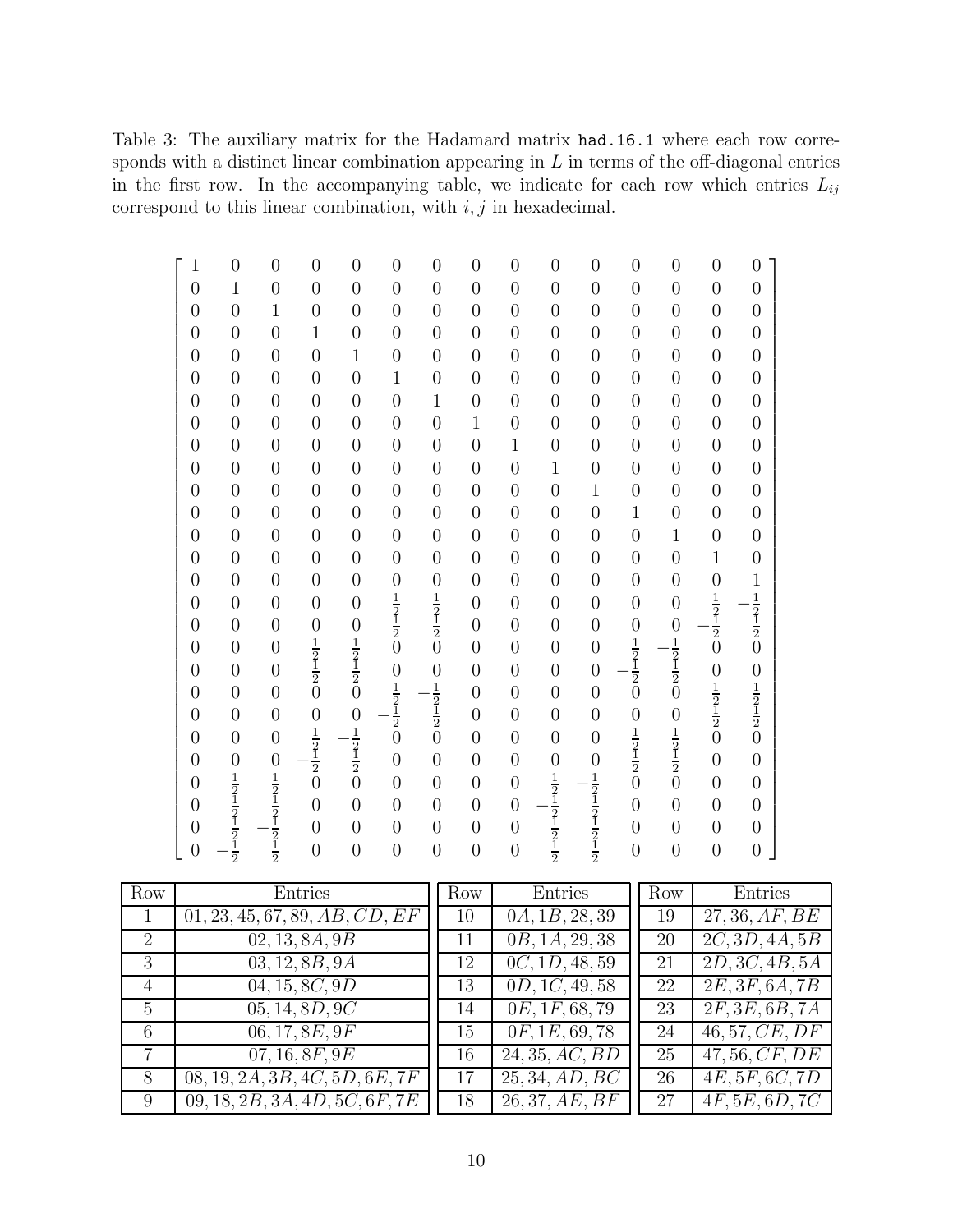before, and we only keep those graphs which have not been seen before; this can be done, for example, by using canonical labeling methods.

The procedure outlined here was implemented in both SageMath and C++ with all computations done using integer variables. The only external call needed is to determine which graphs are discovered up to isomorphism. The program can be downloaded at <http://lidicky.name/pub/hadamard/>.

#### 3.2 Equivalency of Hadamard matrices

We know that if  $G$  is Hadamard diagonalizable, then it is Hadamard diagonalizable by some normalized Hadamard matrix. However, given a normalized Hadamard matrix  $H$ , there are many other normalized Hadamard matrices which are equivalent to H (i.e. obtained from H via some sequence of operations from negating rows, negating columns, permuting rows or permuting columns). It is not the case that if G is diagonalized by H that it is also diagonalizable by any  $H'$  equivalent to  $H$ . For example, consider the standard normalized Hadamard matrix of order 4:

$$
H = \left[ \begin{array}{rrrr} 1 & 1 & 1 & 1 \\ 1 & -1 & 1 & -1 \\ 1 & 1 & -1 & -1 \\ 1 & -1 & -1 & 1 \end{array} \right].
$$

This Hadamard diagonalizes the complete graph  $K_4$ . However, an equivalent Hadamard matrix is obtained by negating the second row:

$$
H' = \left[ \begin{array}{rrrr} 1 & 1 & 1 & 1 \\ -1 & 1 & -1 & 1 \\ 1 & 1 & -1 & -1 \\ 1 & -1 & -1 & 1 \end{array} \right].
$$

Note that every Laplacian matrix has 0 as an eigenvalue, with an eigenvector proportional to the all-ones vector. Since the columns of a Hadamard matrix that diagonalize a graph represent the eigenvectors of that graph's Laplacian, and this matrix  $H'$  has no constant column, it is clear that  $H'$  does not diagonalize any connected graph.

We suggest, however, that it may be possible to show the following:

<span id="page-10-0"></span>Conjecture 3.2. *If* H<sup>1</sup> *and* H<sup>2</sup> *are equivalent normalized Hadamard matrices, then* G *is Hadamard diagonalizable by*  $H_1$  *if and only if* G (*up to some relabeling*) *is Hadamard diagonalizable by*  $H_2$ *.* 

If true, this conjecture would significantly shorten the computational time.

We note, in addition, that of the four operations by which an equivalent Hadamard matrix is produced, three of them preserve the graphs diagonalized by that Hadamard matrix. Permuting columns of  $H$  corresponds to a permutation of the eigenvectors of  $L$ ; permuting rows corresponds simply to a relabelling of the vertices of the graph. Negating columns does not change the eigenspaces, it simply scales our representative eigenvectors of L.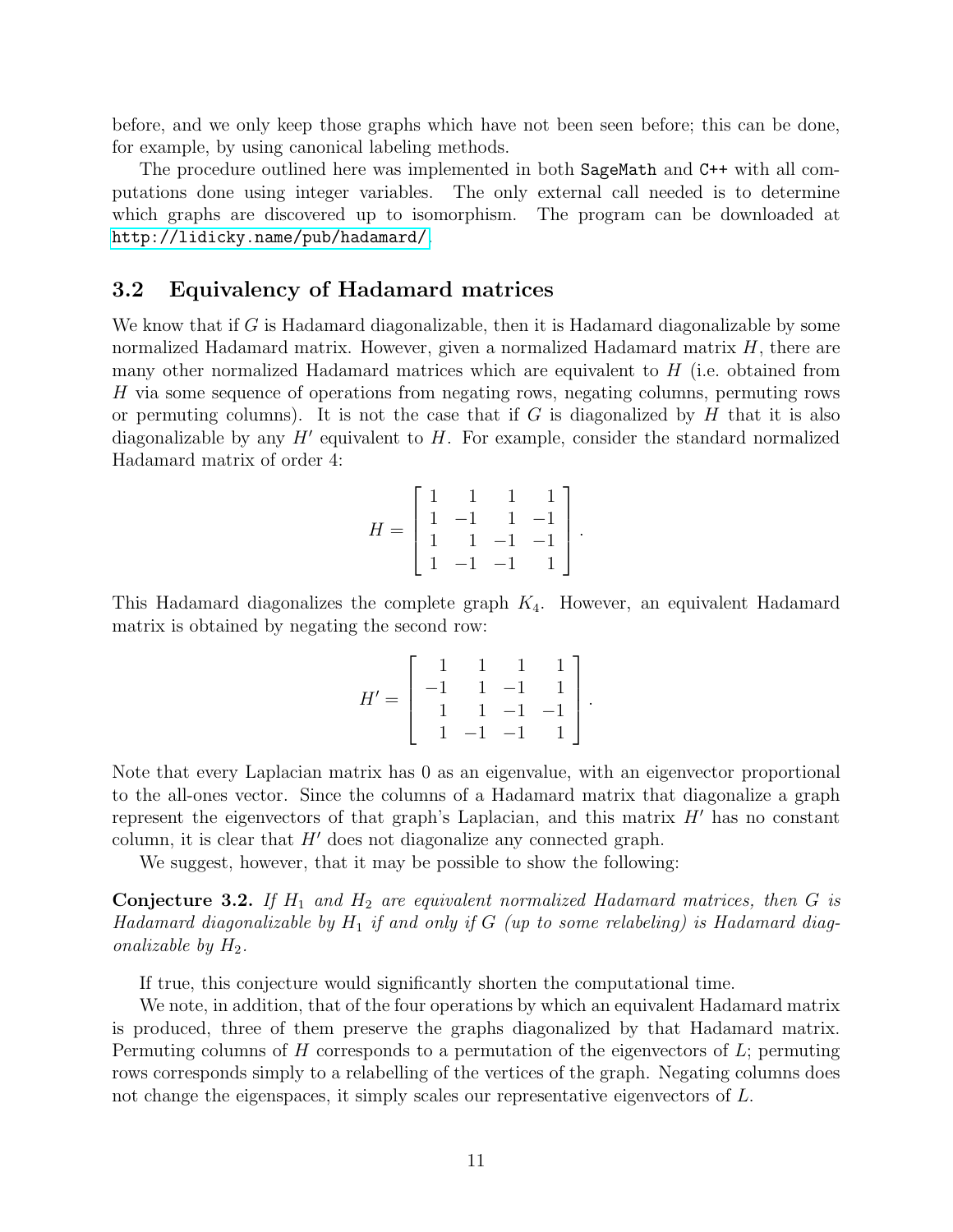# <span id="page-11-0"></span>4 Hadamard diagonalizable graphs of small order

In this section, we present complete lists of all Hadamard diagonalizable graphs for all orders  $n \in \{1, 2, 4, 8, 12, 16, 20, 24, 28, 32, 36\}$  $n \in \{1, 2, 4, 8, 12, 16, 20, 24, 28, 32, 36\}$  $n \in \{1, 2, 4, 8, 12, 16, 20, 24, 28, 32, 36\}$ , obtained using the theoretical tools of Section 2 and the computational tools of Section [3.](#page-5-0) Hadamard diagonalizable graphs are characterized in the literature up to order 12 in Barik, Fallat, and Kirkland [\[1\]](#page-20-0), but we present these as well for completeness. The most significant contributions here on the computational side are for orders  $n = 16, 24, 32$ .

We will use the following notations:

- $G<sup>c</sup>$  is the graph complement of  $G$ .
- $G + H$  is the disjoint union of the graphs G and H. In particular, we denote by  $kG$ the graph consisting of  $k$  disjoint copies of  $G$ .
- $G \square H$  is the Cartesian product of G and H. That is  $V(G \square H) = V(G) \times V(H)$  and  $(u, x), (v, y) \in V(G \square H)$  are adjacent if and only if  $u = v$  and  $xy \in E(H)$  or  $x = y$  and  $uv \in E(G)$ .
- $G \vee H$  is the join of G and H. The join is obtained from  $G + H$  by adding all edges uv, where  $u \in V(G)$  and  $v \in V(H)$ .
- G H is the *lexicographic product* of G with H; that is, the graph formed by replacing each vertex of G with a copy of  $H$ , and adding all possible edges between the vertices in the copies of H corresponding to adjacent vertices in  $G$  (a form of a blow-up). This product is sometimes referred to as *graph composition*. It has also occasionally appeared in the past as a *wreath product*, due to its connection with wreath products in group theory (see [\[10\]](#page-21-1)).
- $H_{n,n}$  is the graph  $K_{n,n}$  minus a perfect matching (note that  $H_{4,4} = Q_3$  is the cube graph on eight vertices);
- $CP_{2n}$  is the cocktail party graph on 2n vertices formed by taking the complete graph and removing a perfect matching, so  $CP_{2n} = K_{2,2,...,2}$ .
- Let G be a finite group, and let S be some subset of the elements of G. Then  $\mathcal{G}(S)$  is a *Cayley graph* with vertices representing elements of the group  $G$ , and an edge between u and v whenever  $u - v \in S$ .

There are many ways to write some of the graphs in what follows, and in the interest of future theoretical research in this area (that is, a pursuit of theoretical characterizations of Hadamard diagonalizable graphs), we will often give several isomorphic representations of the same graph. In particular, many can be written as a Cartesian or lexicographic product of two graphs. This is pursued in earnest for the graphs of order 24, as we conjecture (based on these and the preliminary data available for orders 40 and 56) that in a manner similar to orders  $8k+4$ ,  $k \geq 0$ , there are at most 26 distinct graphs which are Hadamard diagonalizable of order  $16k + 8$  (see more discussions Conjecture [5.1\)](#page-19-1).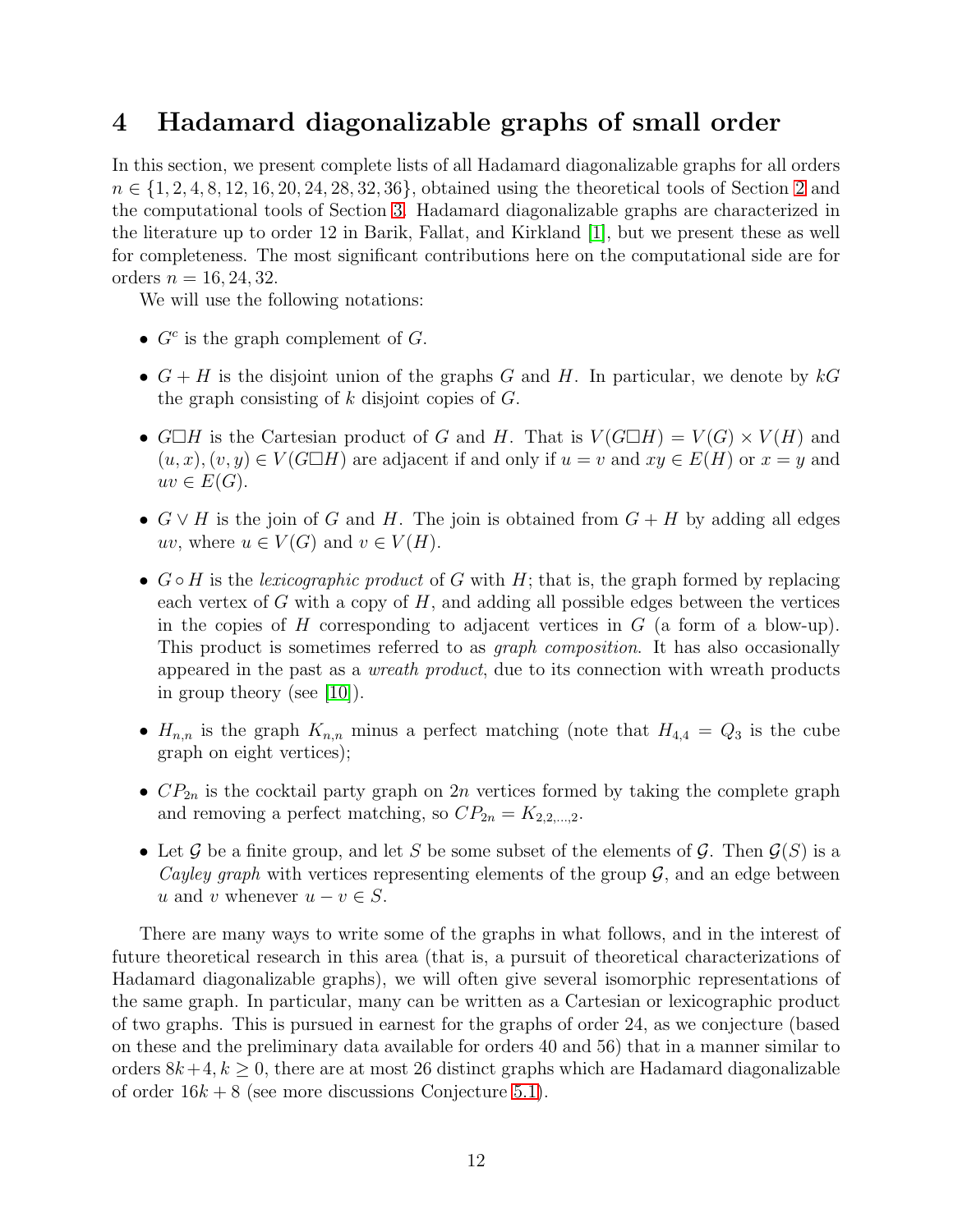It is shown in [\[1\]](#page-20-0) that  $G+G \cong 2K_1 \square G$  and  $G \vee G \cong K_2 \circ G$  are Hadamard diagonalizable graphs if G is Hadamard diagonalizable, and that the Cartesian product of two Hadamard diagonalizable graphs is also Hadamard diagonalizable. We now show that the lexicographic product of two Hadamard diagonalizable graphs is also Hadamard diagonalizable, giving further methods to construct Hadamard diagonalizable graphs.

**Lemma 4.1.** Let  $G_1$  and  $G_2$  be Hadamard diagonalizable. Then  $G_1 \circ G_2$  is Hadamard *diagonalizable.*

*Proof.* Assume that the graph  $G_1$  on m vertices is diagonalized by a normalized Hadamard matrix  $H_1$ , and the graph  $G_2$  on n vertices is diagonalized by a normalized Hadamard matrix  $H_2$ . Since Hadamard diagonalizable graphs are regular, a Hadamard matrix H diagonalizes the Laplacian of a graph  $L(G)$  if and only if it also diagonalizes the adjacency matrix, which we denote  $A(G)$ . We show that the adjacency matrix of the lexicographic product of  $G_1$  and  $G_2$ ,  $A(G_1 \circ G_2)$ , is diagonalizable by the Hadamard matrix  $H_1 \otimes H_2$ , where  $\otimes$  denotes the Kronecker product (or tensor product) of two matrices.

Assume that

$$
H_1^{-1}A(G_1)H_1 = \Lambda_1
$$
, and  $H_2^{-1}A(G_2)H_2 = \Lambda_2$ .

The adjacency matrix of the lexicographic product can be written

$$
A(G_1 \circ G_2) = I_m \otimes A(G_2) + A(G_1) \otimes J_n,
$$

where  $I_m$  is the identity of order m and  $J_n$  is the  $n \times n$  matrix of all ones.

For any normalized Hadamard matrix H of size  $n$ ,  $H^{-1}J_nH = ne_1e_1^T = nE_{1,1}$ , where  $e_1$  is the vector with a 1 in the first position and zeros elsewhere, and  $E_{1,1}$  is a matrix of all-zeros except a 1 in the  $(1, 1)$  position. Using this and the fact that the Kronecker product is bilinear and satisfies the properties,  $(AB) \otimes (CD) = (A \otimes C)(B \otimes D)$  and  $(A \otimes B)^{-1} = A^{-1} \otimes B^{-1}$ , we have

$$
(H_1 \otimes H_2)^{-1} A(G_1 \circ G_2)(H_1 \otimes H_2) = (H_1 \otimes H_2)^{-1} (I_m \otimes A(G_2) + A(G_1) \otimes J_n)(H_1 \otimes H_2)
$$
  
=  $(H_1^{-1} I_m H_1) \otimes (H_2^{-1} A(G_2) H_2)$   
+  $(H_1^{-1} A(G_1) H_1) \otimes (H_2^{-1} J_n H_2)$   
=  $(I_m \otimes \Lambda_2) + (n\Lambda_1 \otimes E_{1,1}),$ 

which is a diagonal matrix.

Thus the set of all Hadamard diagonalizable graphs are closed under the Cartesian and lexicographic product, as the Cartesian product or lexicographic product of two Hadamard diagonalizable graphs is Hadamard diagonalizable.

 $\Box$ 

We also note that for any given Hadamard diagonalizable graphs  $G_1$  and  $G_2$  with corresponding diagonalizing Hadamard matrices  $H_1$  and  $H_2$ , respectively, it is interesting to see that the Hadamard matrix  $H_1 \otimes H_2$  diagonalizes both  $G_1 \square G_2$  and  $G_1 \circ G_2$ . As two graphs  $G_1 \square G_2$  and  $G_1 \circ G_2$  are nonisomorphic, in general, they may admit different Hadamard matrices as their diagonalizing matrices as well. See for example,  $K_2 \Box K_{6,6}$  and  $K_2 \circ K_{6,6}$  in Table [6](#page-16-0) below.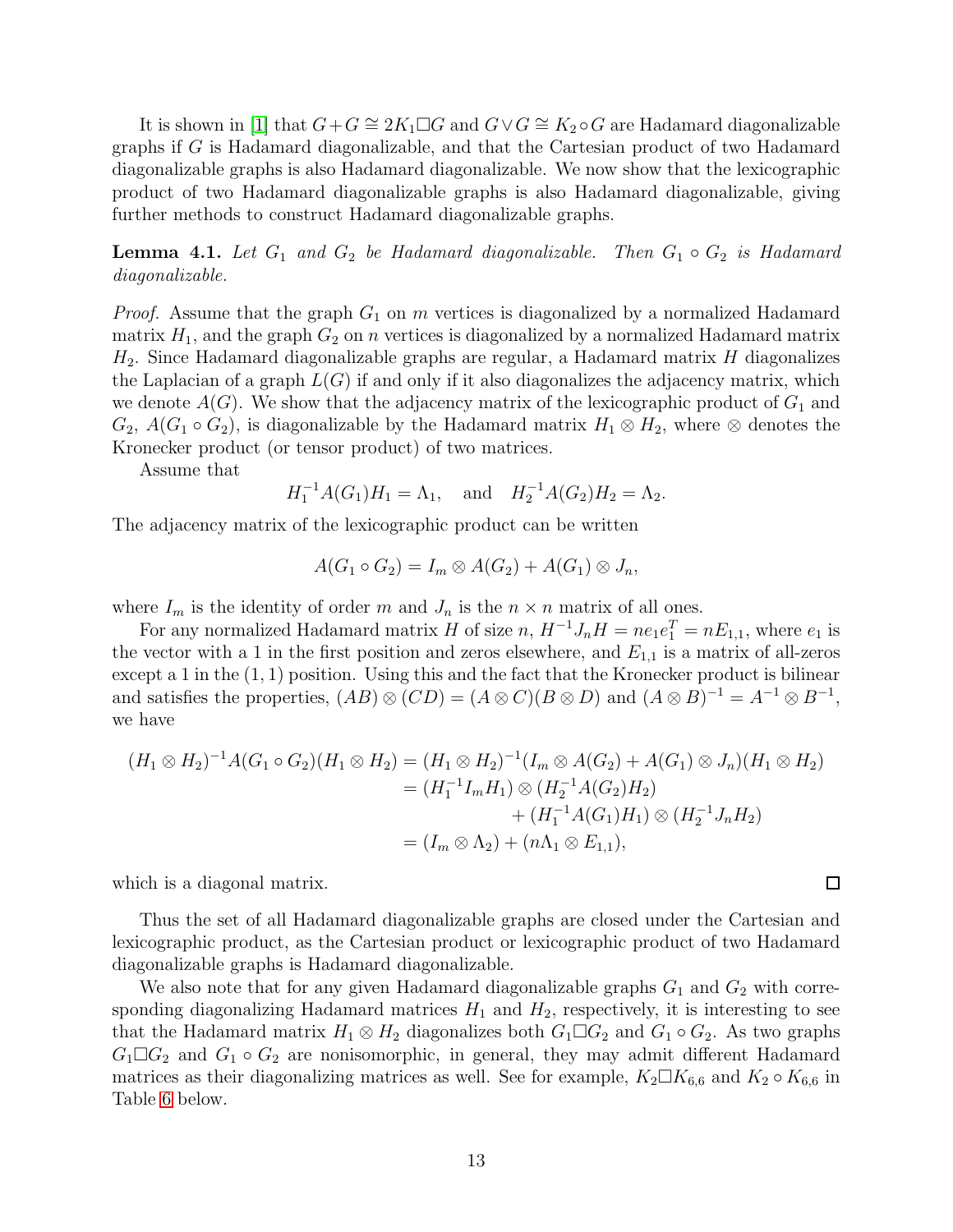### 4.1 Order 1

The graph  $K_1$  is Hadamard diagonalizable.

### 4.2 Order 2

Both graphs  $K_2$  and  $2K_1$  are Hadamard diagonalizable by the unique normalized Hadamard  $\arcsin \begin{bmatrix} 1 & 1 \\ 1 & 1 \end{bmatrix}$ 1 −1 1 .

### 4.3 Orders 4, 12, 20, 28 and 36

From the results of Section [2,](#page-3-0) the only Hadamard diagonalizable graphs are  $K_n$ ,  $K_{n/2,n/2}$ ,  $2K_{n/2}$ , and  $nK_1$  for  $n \in \{4, 12, 20, 28, 36\}.$ 

#### 4.4 Order 8

There is a unique (up to equivalence) normalized Hadamard matrix of order 8, and it is the Sylvester construction. The graphs diagonalizable by a Sylvester Hadamard matrix have been characterized in [\[4\]](#page-20-2), and for order 8 consist of all Cayley graphs for  $\mathbb{Z}_2^3$ . We can also represent them as follows: Note that all of them can be expressed in terms of products of

| Graph                          | Graph complement                                       |
|--------------------------------|--------------------------------------------------------|
| $K_2 \circ K_4 \cong K_8$      | $2K_1 \Box 4K_1 \cong 2(4K_1)$                         |
| $K_2 \circ K_{2,2}$            | $K_2 \Box 4K_1 \cong 2K_1 \Box 2K_2 \cong 2(2K_2)$     |
| $K_2 \circ 2K_2$               | $K_2 \Box 2K_2 \cong 2K_1 \Box K_{2,2} \cong 2K_{2,2}$ |
| $K_2 \circ 4K_1 \cong K_{4,4}$ | $2K_1\Box K_4\cong 2K_4$                               |
| $K_2\square K_4$               | $K_2 \Box K_{2,2} \cong (K_2)^{\Box 3} \cong Q_3$      |

Table 4: Hadamard diagonalizable graphs of order 8

the Hadamard diagonalizable graphs of orders 2 and 4.

#### 4.5 Order 16

There are five non-equivalent normalized Hadamard matrices of order 16. We will follow Sloane [\[8\]](#page-21-0) and denote them by had.16.j for  $j \in \{0, 1, 2, 3, 4\}$ ; note that had.16.0 is the Sylvester construction. We use the computational tools of Section [3](#page-5-0) to produce all graphs diagonalized by one (or more) of these Hadamard matrices.

There are a total of 50 Hadamard diagonalizable graphs on 16 vertices, all of which are Cayley graphs. The graphs are given in Table [5.](#page-15-0) Many of these graphs, not all, can be identified as the products of smaller Hadamard diagonalizable graphs, products of order 2 and order 8, products of order 4 and identical or another graph of order 4, etc. Graphs come in pairs (namely the graph and its complement) and we sometimes only present one of the graphs (to get the other take the complement, for which a simple product notation is not available). We also provide the Cayley expression for some graphs, including the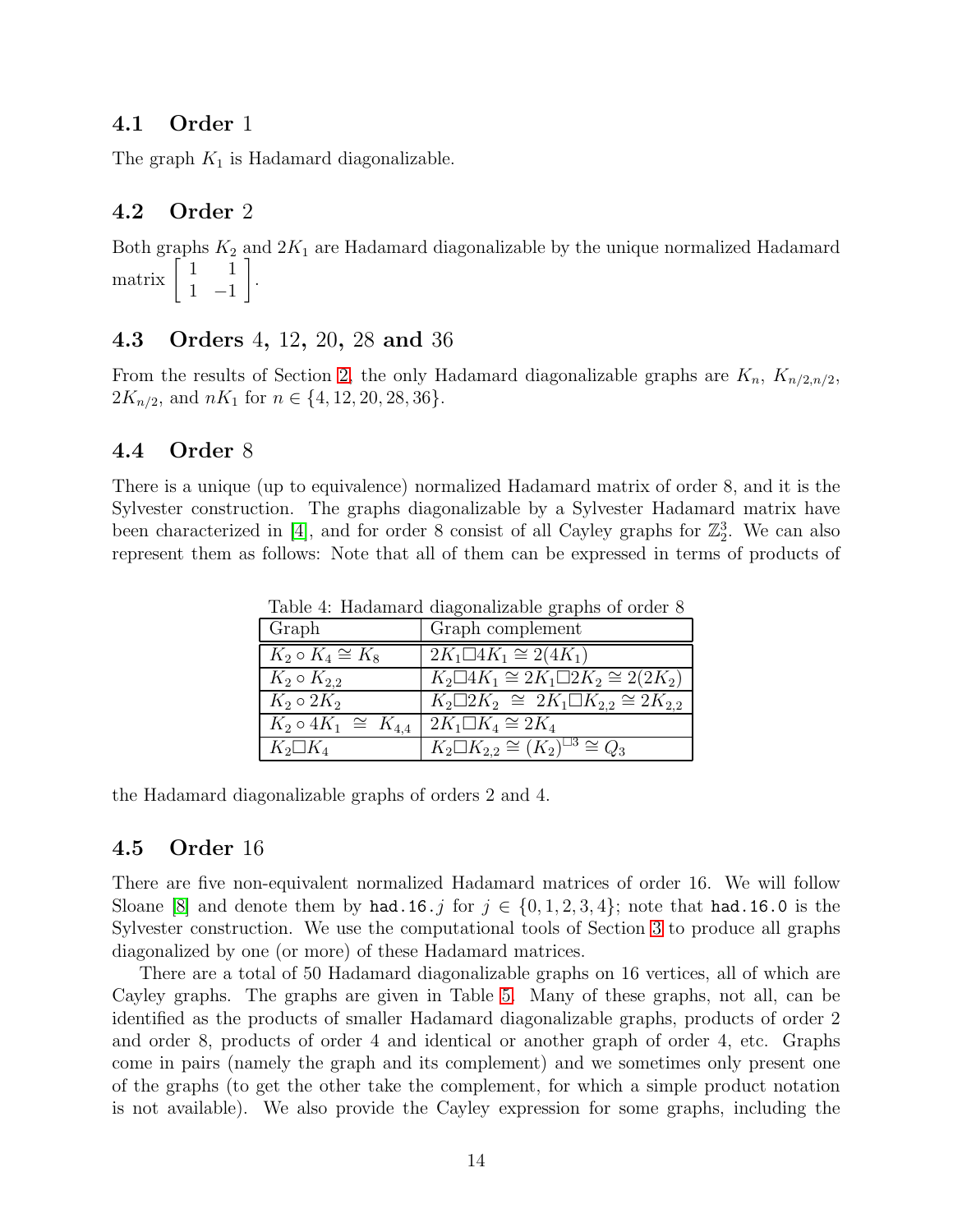strongly regular graphs, Shrikhande graph, and its cospectral mate, the (2, 4)-Hamming graph  $K_4\square K_4$ .

The column indicating 'Family' presents information regarding the graphs which are diagonalized by the same Hadamard matrices—that is, if  $G$  and  $H$  are in the same family, then any Hadamard matrix diagonalizing the Laplacian of G will also diagonalize the Laplacian of H. We now list which graphs are associated with which Hadamard matrices as follows:

- 46 graphs for had.16.0 are from families A, B, C, D
- 50 graphs for had.16.1 are from families  $A, B, C, D, E$
- 48 graphs for had.16.2 are from families A, B, C, E
- 24 graphs for had.16.3 are from families A, B
- 10 graphs for had.16.4 are from family A

#### 4.6 Order 24

There are 60 non-equivalent normalized Hadamard matrices of order 24. We will follow Sloane [\[8\]](#page-21-0) and denote them by had.24. j for  $j \in \{1, 2, \ldots, 60\}$ .

There are a total of 26 Hadamard diagonalizable graphs on 24 vertices, all of which are Cayley graphs. The graphs are given in Table [6.](#page-16-0) Graphs are presented in complementary pairs, with multiple representations for each. The graph  $12K_2$  as a subgraph of G will be denoted by M (a matching) and the graph  $G - M$  refers to the graph obtained by the removal of the edges of a matching from G. Again, we indicate equivalence classes in the column 'Family', where graphs from the same family are diagonalized by the same Hadamard matrices. Note that we use the notation  $G \times H$  when  $G \circ H$  is isomorphic to  $G \Box H$ .

We now list which graphs are associated with which Hadamard matrices as follows:

- 26 graphs for had. 24. j for  $1 \le j \le 7$  are from families A, B, C, D
- 10 graphs for had.24.8 are graphs from families A, C
- 10 graphs for had. 24. j for  $9 \le j \le 59$  are from families A, B
- 4 graphs for had.24.60 are from family A

One interesting thing to note is that the graph  $2K_1 \circ (K_6 \circ 2K_1)$  (i.e. two disjoint copies of the cocktail party graph  $CP_{12}$ ) is Hadamard diagonalizable by a Hadamard matrix of order 24, but the cocktail party graph  $CP_{12} \cong K_6 \circ 2K_1$  is *not* diagonalized by the unique Hadamard matrix of order 12. In fact, those graphs in the table that are marked by an asterisk can be expressed as products of smaller graphs but some of their factors are not necessarily Hadamard diagonalizable ones. However, all remaining graphs are coming as the products of Hadamard diagonalizable graphs of smaller orders as expressed in the product notation. This guarantees us that there exists a Hadamard diagonalizable graph of order  $16k + 8$  for each  $k \ge 1$  obtained as the product of  $K_2 \times G$  as long as there is a Hadamard diagonalizable graph of order  $8k+4$ . More generally, there exists a Hadamard diagonalizable graphs of order  $n = 2^m(8k + 4)$  for each  $m, k \ge 1$  given that there is one of order  $8k + 4$ . (See Conjecture [5.1](#page-19-1) below.)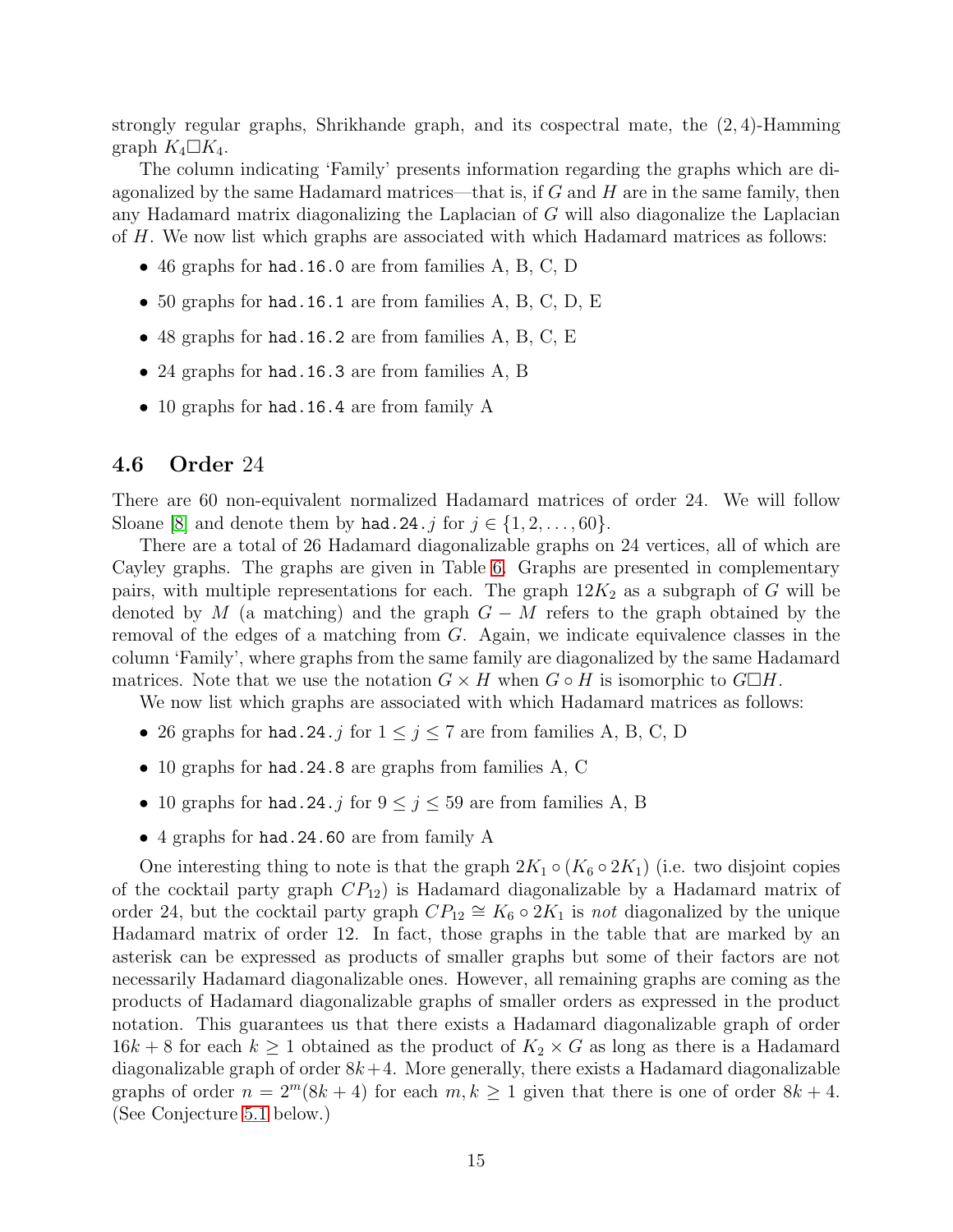| Family                  | Graph                                                                                                      | $\cdot$ .<br>Graph complement                                                                         |  |  |  |  |  |  |
|-------------------------|------------------------------------------------------------------------------------------------------------|-------------------------------------------------------------------------------------------------------|--|--|--|--|--|--|
| $\mathbf{A}$            | $K_{16}$                                                                                                   | $16K_1$                                                                                               |  |  |  |  |  |  |
| $\mathbf{A}$            | $\overline{K}_{8,8}$                                                                                       | $2K_8$                                                                                                |  |  |  |  |  |  |
| $\mathbf{A}$            | $2K_{4,4}$                                                                                                 | $K_2 \circ 2K_4$                                                                                      |  |  |  |  |  |  |
| $\bf{A}$                | $4K_4$                                                                                                     | $K_{4,4,4,4}$                                                                                         |  |  |  |  |  |  |
| $\bf{A}$                | $(K_2 \square K_4) \circ (2K_1)$                                                                           | $H_{4,4} \circ K_2$                                                                                   |  |  |  |  |  |  |
| $\overline{\mathbf{B}}$ | $8K_2$                                                                                                     | $K_8 \circ 2K_1$                                                                                      |  |  |  |  |  |  |
| $\overline{B}$          | $\overline{4K_{2,2}}$                                                                                      | $K_4 \circ (2K_2)$                                                                                    |  |  |  |  |  |  |
| $\overline{B}$          | $K_2 \circ 4K_2$                                                                                           | $2K_1 \circ (K_4 \circ 2K_1)$                                                                         |  |  |  |  |  |  |
| $\overline{B}$          | $K_2 \circ 2K_{2,2}$                                                                                       | $2K_1 \circ (K_2 \circ 2K_2)$                                                                         |  |  |  |  |  |  |
| $\overline{B}$          | $(K_2 \Box K_4) \circ K_2$                                                                                 | $\overline{H_{4,4}} \circ K_2^c$                                                                      |  |  |  |  |  |  |
| $\overline{B}$          | $K_2\Box (K_4 \circ 2K_1)$                                                                                 |                                                                                                       |  |  |  |  |  |  |
| $\overline{B}$          | $K_2 \Box K_8$                                                                                             |                                                                                                       |  |  |  |  |  |  |
| $\overline{C}$          | $K_{4,4}\square K_2$                                                                                       |                                                                                                       |  |  |  |  |  |  |
| $\overline{C}$          | $2(K_4\Box K_2)$                                                                                           |                                                                                                       |  |  |  |  |  |  |
| $\overline{C}$          | $2(K_{2,2}\circ K_2)$                                                                                      |                                                                                                       |  |  |  |  |  |  |
| $\overline{C}$          | $K_{2,2}\Box K_{2,2}$                                                                                      |                                                                                                       |  |  |  |  |  |  |
| $\overline{C}$          | $K_{2,2}\circ K_4$                                                                                         |                                                                                                       |  |  |  |  |  |  |
| $\overline{C}$          | $2H_{4,4}$                                                                                                 |                                                                                                       |  |  |  |  |  |  |
| $\overline{C}$          |                                                                                                            | $\mathbb{Z}_{2}^{4}(\{(0,0,0,1), (0,0,1,0), (0,1,0,0), (1,0,0,0), (1,1,1,1)\})$                       |  |  |  |  |  |  |
| $\overline{C}$          | $\mathbb{Z}_{2}^{4}(\{(0,0,0,1), (0,0,1,0), (0,1,0,0), (1,0,0,0), (0,0,1,1), (1,1,0,1\})$                  |                                                                                                       |  |  |  |  |  |  |
| $\overline{C}$          | $\mathbb{Z}_{2}^{4}(\{(0,0,0,1), (0,0,1,0), (0,1,0,0), (1,0,0,0), (0,0,1,1), (1,1,0,0)\})$ ((2,4)-Hamming) |                                                                                                       |  |  |  |  |  |  |
| $\overline{C}$          | $\mathbb{Z}_{2}^{4}(\{(0,0,0,1), (0,0,1,0), (0,1,0,0), (1,0,0,0), (0,0,1,1), (0,1,0,1), (1,1,1,0)\})$      |                                                                                                       |  |  |  |  |  |  |
| $\overline{D}$          |                                                                                                            | $\mathbb{Z}_{2}^{4}(\{(0,0,1,1), (0,1,0,0), (0,1,0,1), (0,1,1,0), (0,1,1,1), (1,0,0,0), (1,1,0,0)\})$ |  |  |  |  |  |  |
|                         |                                                                                                            |                                                                                                       |  |  |  |  |  |  |
| $\overline{E}$          | $\mathbb{Z}_{4}^{2}(\{(0,1), (0,-\overline{1}), (1,0), (-1,0), (1,1), (-1,-1)\})$ (Shrikhande)             |                                                                                                       |  |  |  |  |  |  |

<span id="page-15-0"></span>Table 5: Hadamard diagonalizable graphs of order 16

### 4.7 Order 32

The calculation for order 32 is much more involved, as the search space for each individual matrix grows substantially. In addition, the number of Hadamard matrices of order 32 is far greater—there are 13,710,027 inequivalent normalized Hadamard matrices of order 32. To run the computation, a program was written in C++ and used on nauty [\[7\]](#page-20-5) (for graph isomorphism testing) and parallel [\[9\]](#page-21-2) (to speed up the computation). The calculation was performed on a server maintained by the Department of Applied Mathematics at Charles University in Prague. The calculation took 179,736,390 seconds of CPU time, which was about 2 months of real time due to parallel processing. If Conjecture [3.2](#page-10-0) were true, the calculation would take only 2 days. The source code, inputs, and outputs can be downloaded from <http://lidicky.name/pub/hadamard/>; this includes all Hadamard matrices stored as strings, all Hadamard diagonalizable graphs stored as graph6-strings, and an additional file that can be used to determine which graphs are associated with which matrix.

There are a total of 10,196 different Hadamard diagonalizable graphs, and unlike smaller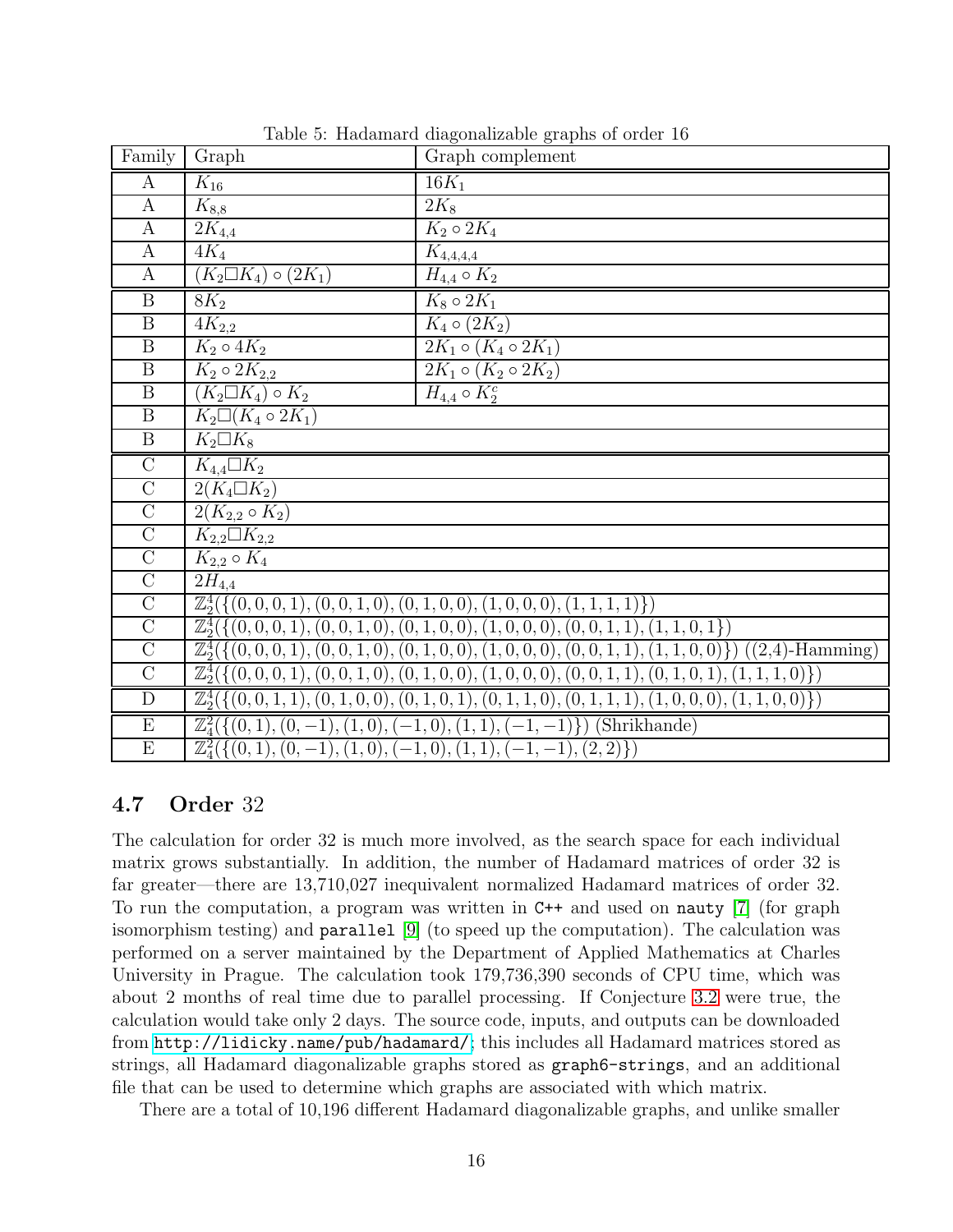|                |                                                                                     | $10000$ of the definition and contentation statements of $1000$ |        |
|----------------|-------------------------------------------------------------------------------------|-----------------------------------------------------------------|--------|
| Family         | Graph                                                                               | Graph complement                                                |        |
| $\bf{A}$       | $K_2 \circ K_{12} \cong K_{24}$                                                     | $2K_1 \times 12K_1 \cong 24K_1$                                 |        |
| A              | $K_2 \circ 12K_1 \cong K_{12,12}$                                                   | $2K_1 \times K_{12} \cong 2K_{12}$                              |        |
| B              | $K_2 \circ K_{6,6} \cong K_{6,6,6,6}$                                               | $2K_1 \times 2K_6 \cong 4K_6$                                   |        |
| B              | $\overline{K_2 \circ 2K_6} \cong K_{2,2} \circ K_6$                                 | $2K_1 \times K_{6,6} \cong 2K_{6,6}$                            |        |
| B              | $(K_2)^{\square 3} \circ K_3 \cong Q_3 \circ K_3 \mid (K_4 \square K_2) \circ 3K_1$ |                                                                 | $\ast$ |
| $\overline{C}$ | $K_2 \square 12K_1 \cong 12K_2$                                                     | $K_2 \circ K_{12} - M \cong CP_{24}$                            |        |
| $\rm C$        | $K_2\square K_{12}$                                                                 | $K_2 \circ 12K_1 - M \cong H_{12,12}$                           |        |
| $\mathcal{C}$  | $K_{6,6} \circ K_2$                                                                 | $2K_6 \circ 2K_1 \cong 2K_{12} - M$                             |        |
| D              | $K_2\square K_{6,6}$                                                                | $K_2 \circ 2K_6 - M \cong K_{2,2} \circ K_6 - M$                |        |
| D              | $K_2\Box 2K_6$                                                                      | $K_2 \circ K_{6,6} - M$                                         |        |
| D              | $K_2 \circ (K_6 \Box K_2)$                                                          | $2(H_{6,6}) \cong 2K_{6,6} - M$                                 | $\ast$ |
| D              | $(K_4 \square K_2) \circ 3K_1 - M$                                                  | $Q_3 \circ K_3 + M$                                             | $\ast$ |
| D              | $(K_4\Box K_2)\circ 3K_1+M$                                                         | $Q_3 \circ K_3 - M$                                             | $\ast$ |

<span id="page-16-0"></span>Table 6: Hadamard diagonalizable graphs of order 24

orders, many of them are not Cayley graphs. We can partition the Hadamard matrices according to which graphs they diagonalize: the result is 53,420 different equivalence classes. In Figure [1](#page-16-1) we mark the distribution of these equivalence classes in log-log scale; each point is an equivalence class.



<span id="page-16-1"></span>Figure 1: The sizes of the equivalence classes of Hadamard matrices based on which graphs they diagonalize.

Here are a few additional notes about the order 32 Hadamard diagonalizable graphs and the equivalence classes; much remains to be explored.

• The equivalence class corresponding with the fewest number of graphs is associated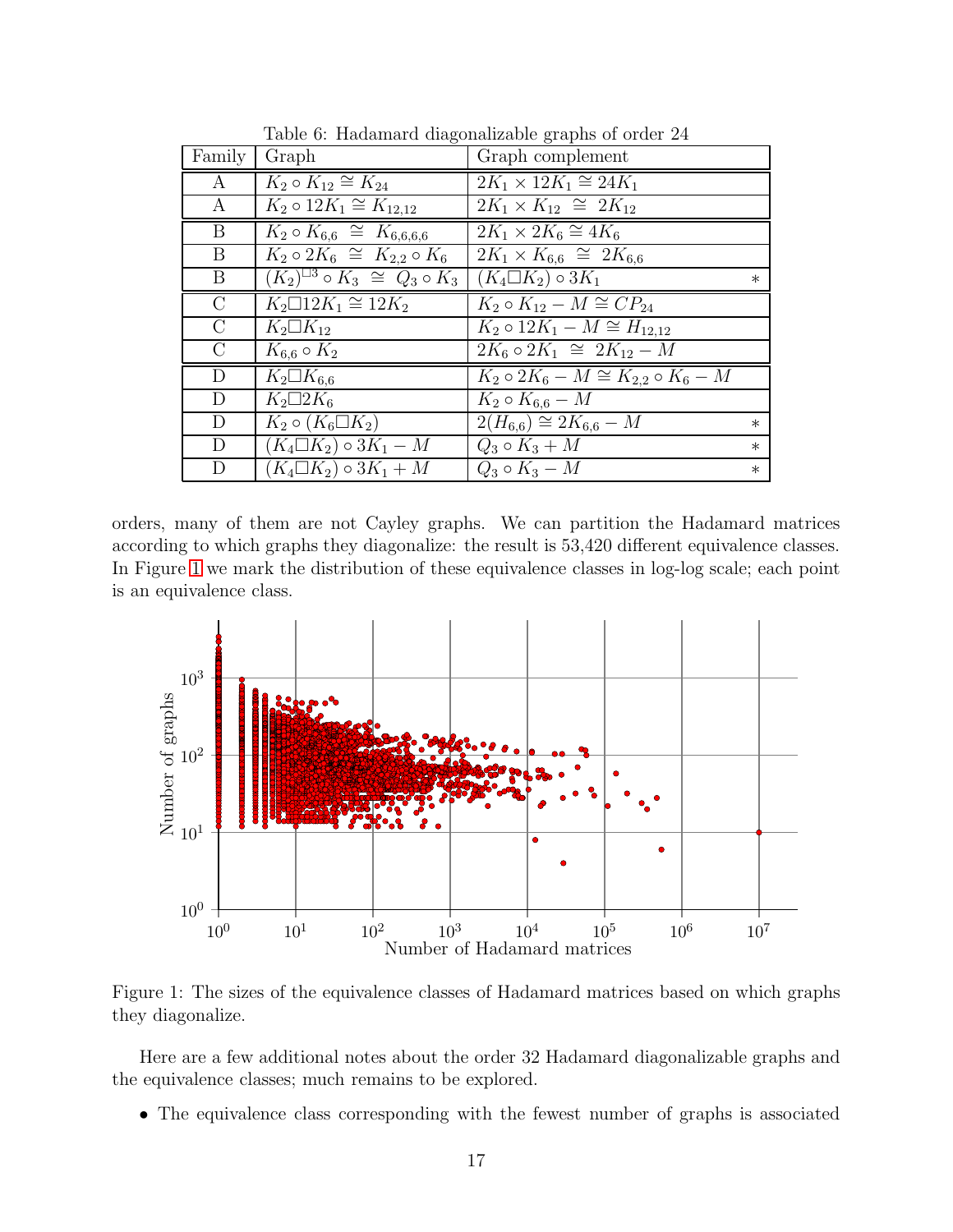with only four graphs  $(K_{32}, K_{16,16}, 2K_{16}, 32K_1)$ ; there are 29,270 Hadamard matrices in this group. These Hadamard matrices *only* diagonalize these four graphs—in particular, the four graphs listed here are the only ones which are universally Hadamard diagonalizable for all Hadamard matrices of order 32.

- The equivalence class corresponding with the greatest number of graphs is associated with 3,430 graphs, and it has a unique Hadamard matrix in the class. This Hadamard matrix is represented pictorially in Figure  $2(a)$ .
- There are 26,064 different equivalence classes which consist of a single Hadamard matrix. The number of graphs associated with these equivalence classes range from 12 at the low end, up to 3,430 at the high end. If a matrix is associated with more than 956 Hadamard diagonalizable graphs then it is in an equivalence class of size 1; on the other hand there does exist an equivalence class associated with 956 Hadamard diagonalizable graphs which has two non-equivalent Hadamard matrices in the class.
- The largest equivalence class consists of 10,012,656 Hadamard matrices (out of a possible 13,710,027). There are ten graphs associated with this equivalence class:  $(32K_1,$  $4K_8, 2K_{16}, K_{32}, 2K_{8,8}, K_{16,16}, K_{8,8,8,8}, K_2 \circ (2K_8), H_{4,4} \circ K_4, (K_4 \square K_2) \circ (4K_1)).$
- There are 970 Hadamard diagonalizable graphs for which each graph is associated with a *unique* equivalence class; moreover for 966 of these graphs the equivalence class has size 1. These 966 graphs are spread among 13 different Hadamard matrices; 92 of these graphs are associated with the Hadamard matrix in Figure  $2(a)$  and  $224$  of these graphs are associated with the Hadamard matrix in Figure [2\(](#page-17-0)b).



<span id="page-17-0"></span>Figure 2: Two Hadamard matrices of order 32 presented pictorially with white cells corresponding with 1 and black cells with  $-1$ . The Hadamard matrix in (a) diagonalizes 3,430 graphs (92 unique to this matrix). The Hadamard matrix in (b) diagonalized 1, 684 graphs (224 unique to this matrix).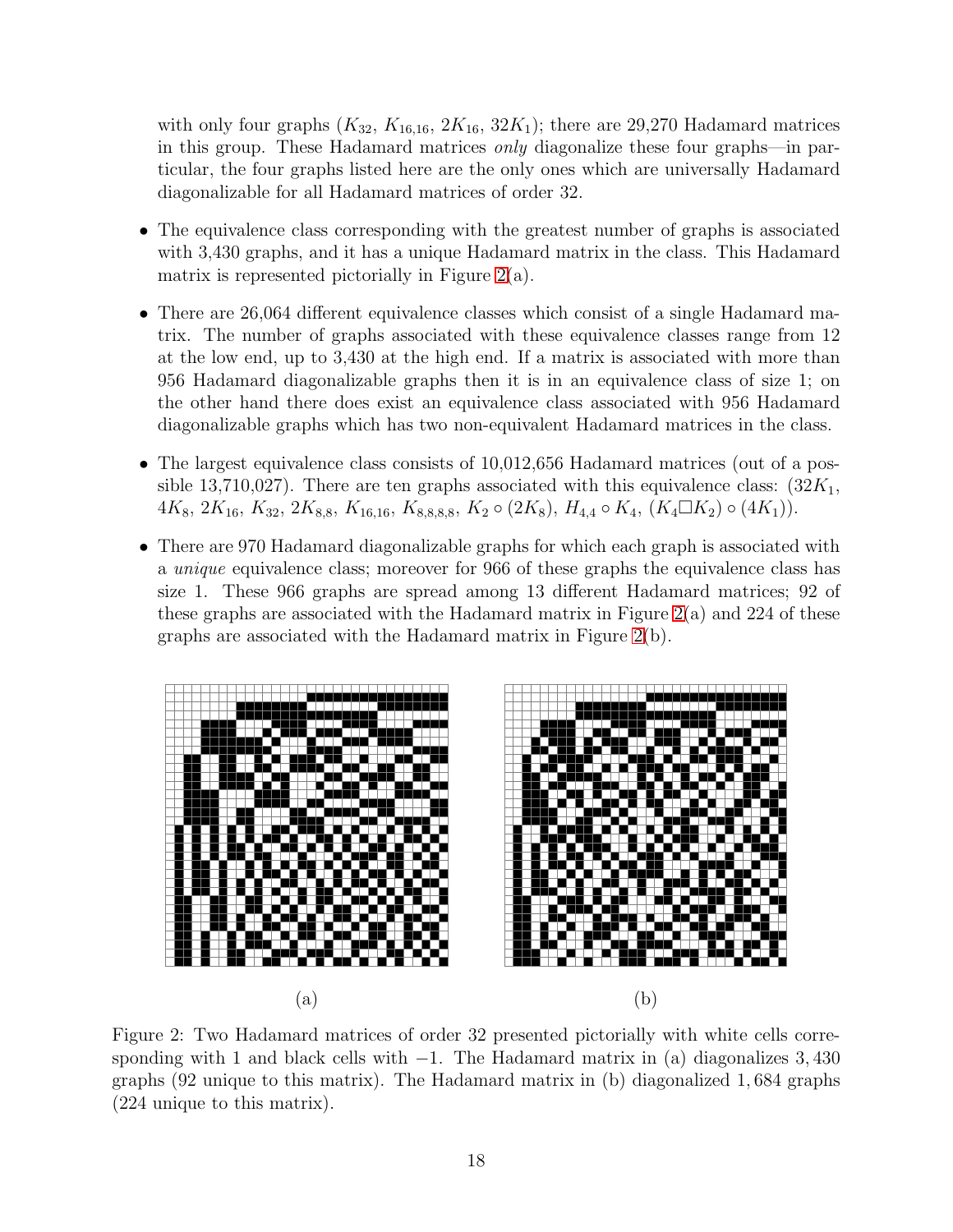Among the 10,196 Hadamard diagonalizable graphs of order 32 we have the following data. (Recall that both a graph and its complement are always diagonalized by the same Hadamard matrix.)

• The graphs are regular, and the degrees of the graphs, denoted  $d(G)$ , are distributed as follows (we only give information up through degree 15, the rest follow by symmetry):

|                                                                                                                                                                                 |  |  |  |  |  |  |  | $k \  0   1   2   3   4   5   6   7   8   9   10   11   12   13   14   15$ |  |
|---------------------------------------------------------------------------------------------------------------------------------------------------------------------------------|--|--|--|--|--|--|--|----------------------------------------------------------------------------|--|
| $\left[\left \left\{G: d(G)=k\right\}\right \right]$   $\left 1\right 1$   $1$   $2$   $4$   $6$   $16$   $29$   $56$   $101$   $208$   $343$   $584$   $877$   $1241$   $1628$ |  |  |  |  |  |  |  |                                                                            |  |

• The clique number of a graph, denoted  $\nu(G)$ , is the size of the largest complete subgraph and its distribution for this class of graphs is as follows:

|                                                                                                                                                                                                            |  |  | k  1 2 3 4 5 6 7 8 9 10 16 32 |  |  |  |
|------------------------------------------------------------------------------------------------------------------------------------------------------------------------------------------------------------|--|--|-------------------------------|--|--|--|
| $\left  \left  \left\{ G : \nu(G) = k \right\} \right  \right  \left  1 \right  53 \left  43 \right  4115 \left  1205 \right  1847 \left  443 \right  2435 \left  1 \right  8 \left  44 \right  1 \right $ |  |  |                               |  |  |  |

Note that taking complements sends cliques to independent sets and so this also gives information about the sizes of maximal independent sets in graphs.

- There are 10,142 graphs which have girth 3, 51 graphs which have girth 4, 1 graph which has girth 6, and 2 graphs which have no cycles.
- There are 54 disconnected graphs; among the remaining 10,142 connected graphs the diameter of the graph, denoted diam( $G$ ), which is the maximal distance between two vertices is distributed as follows:

| $\left[ \left  \{ G : \operatorname{diam}(G) = k \} \right  \right] \left[ 1 \right] 9001 \left  1128 \right  11 \left  1 \right]$ |  |  |  |
|------------------------------------------------------------------------------------------------------------------------------------|--|--|--|

• By Proposition [1.2](#page-2-0) we know that the eigenvalues for the Laplacian of these graphs consist of even integers. There are 1,228 distinct spectra which are achieved. For 518 of these graphs the spectrum is unique among these graphs (e.g. no other graph from among this list has the same spectrum); the remaining 9,678 graphs each have one or more cospectral mates in the list. The largest cospectral family is for the spectra  $\{0^{(1)}, 12^{(10)}, 16^{(15)}, 20^{(6)}\}$  and  $\{0^{(1)}, 12^{(6)}, 16^{(15)}, 20^{(10)}\}$  (here exponents represent multiplicity); each family having 528 distinct graphs with that spectra.

The algebraic connectivity of a graph is the second smallest eigenvalue (counting multiplicity) of the Laplacian matrix of a graph. The algebraic connectivity,  $\alpha(G)$ , for the graphs are as follows:

|                                                                                          |  | k    0    2    4    6                            |  | 8 10 12 |  |  |
|------------------------------------------------------------------------------------------|--|--------------------------------------------------|--|---------|--|--|
| $\left[ \left  \{ G : \alpha(G) = k \} \right  \right]$ 54 56 398 604 2241 1771 3231 822 |  |                                                  |  |         |  |  |
|                                                                                          |  | $k$   16   18   20   22   24   26   28   30   32 |  |         |  |  |
| $\left[ \left  \{ G : \alpha(G)=k \} \right  \right]$ [774   122   88   17   12   2   1  |  |                                                  |  |         |  |  |

• 4,130 of the graphs are vertex-transitive; 45 of the graphs are edge-transitive; 38 of the graphs are distance-regular; 32 of the graphs are cographs; and 6 of the graphs are chordal (namely those which are unions of cliques).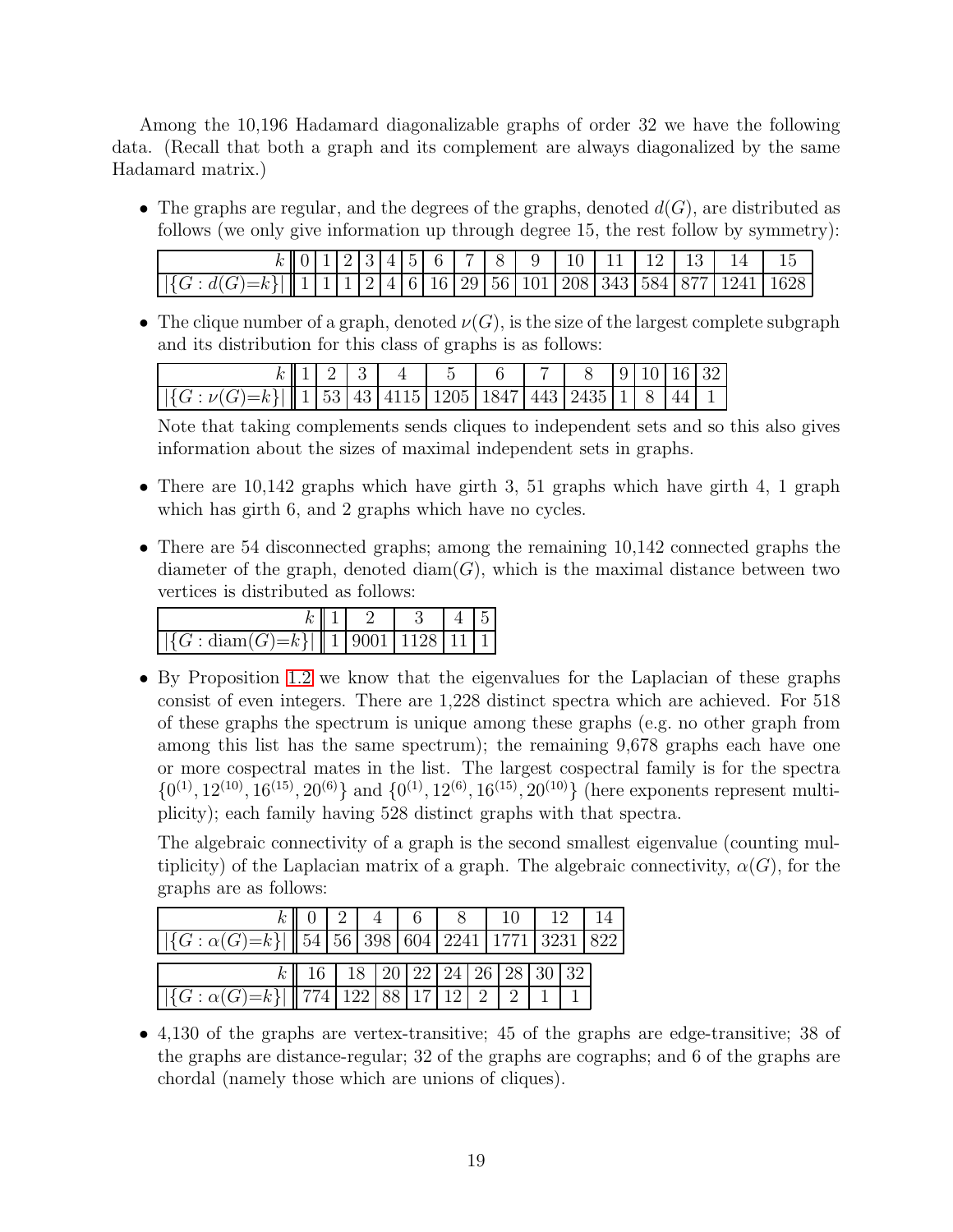## <span id="page-19-0"></span>5 Concluding remarks

The obstacles to moving forward with larger Hadamard matrices are the size of the computations for any individual Hadamard matrix, combined with a lack of a classification of all Hadamard matrices of order 36 or above. However, we can run the computation on some known Hadamard matrices of higher orders and we summarize the computation results in Table [5.](#page-19-0)

| Hadamard matrix   | Number of H. graphs |
|-------------------|---------------------|
| had. 40. tpal     | 26                  |
| had.40.ttoncheviv | 26                  |
| had.40.twill      | 26                  |
| had.48.pal        |                     |
| had.56.tpal2      | 26                  |
| had.56.twll       | 26                  |

Table 7: Some Hadamard matrices from Sloane [\[8\]](#page-21-0) and the number of graphs for which that matrix Hadamard diagonalizes the graph.

For the three Hadamard matrices of order 40 the 26 graphs are the same; similarly, for the two Hadamard matrices of order 56. The data, combined with what we know for order 24 suggests the following.

<span id="page-19-1"></span>**Conjecture 5.1.** For  $n = 16k + 8, k = 1, 2, \ldots$ , there are at most 26 distinct graphs which *are Hadamard diagonalizable for some Hadamard matrix of order* n*.*

A proof of this might follow along the lines of that carried out for  $n = 8k + 4$ ; a disproof would likely come from computations on additional Hadamard matrices, say of order 40 or 56, to find additional graphs.

We have seen that there exist Hadamard diagonalizable graphs of order  $8k+4$  for all  $k <$ 250 except for the 13 values of k, namely,  $k = 83, 89, 111, 125, 141, 155, 173, 179, 209, 221, 239, 243$ and 245 for each of which it is not known whether there exists a Hadamard matrix of order  $8k + 4$  as of 2018. Thus we see the existence of Hadamard diagonalizable graphs of various orders. For instance, we know that there are many Hadamard diagonalizable graphs of order 48, as 48 is factored as  $2 \times 24$  and  $4 \times 12$  and there are 26 Hadamard diagonalizable graphs of order 24, and 4 for each of order 4 and 12. On the other hand, through the computational search, the Hadamard matrix of order 48 from Sloane [\[8\]](#page-21-0) has few Hadamard diagonalizable graphs. When we reran the computation using a Hadamard matrix generated by SageMath there were 762 distinct Hadamard diagonalizable graphs. Given the lack of classification for Hadamard matrices of order 48, it is not clear how to determine all Hadamard diagonalizable graphs of order 48.

Finally, as a by-product, we have the following interesting observation. We have seen that the Shrikhande graph, say S, shown in Table [6](#page-16-0) is the Cayley graph of  $\mathbb{Z}_4^2$  with connecting set  $\{\pm(0,1), \pm(1,0), \pm(1,1)\}$ . Both S and the  $(2, 4)$ -Hamming graph  $H(2, 4) = K_4 \square K_4$  are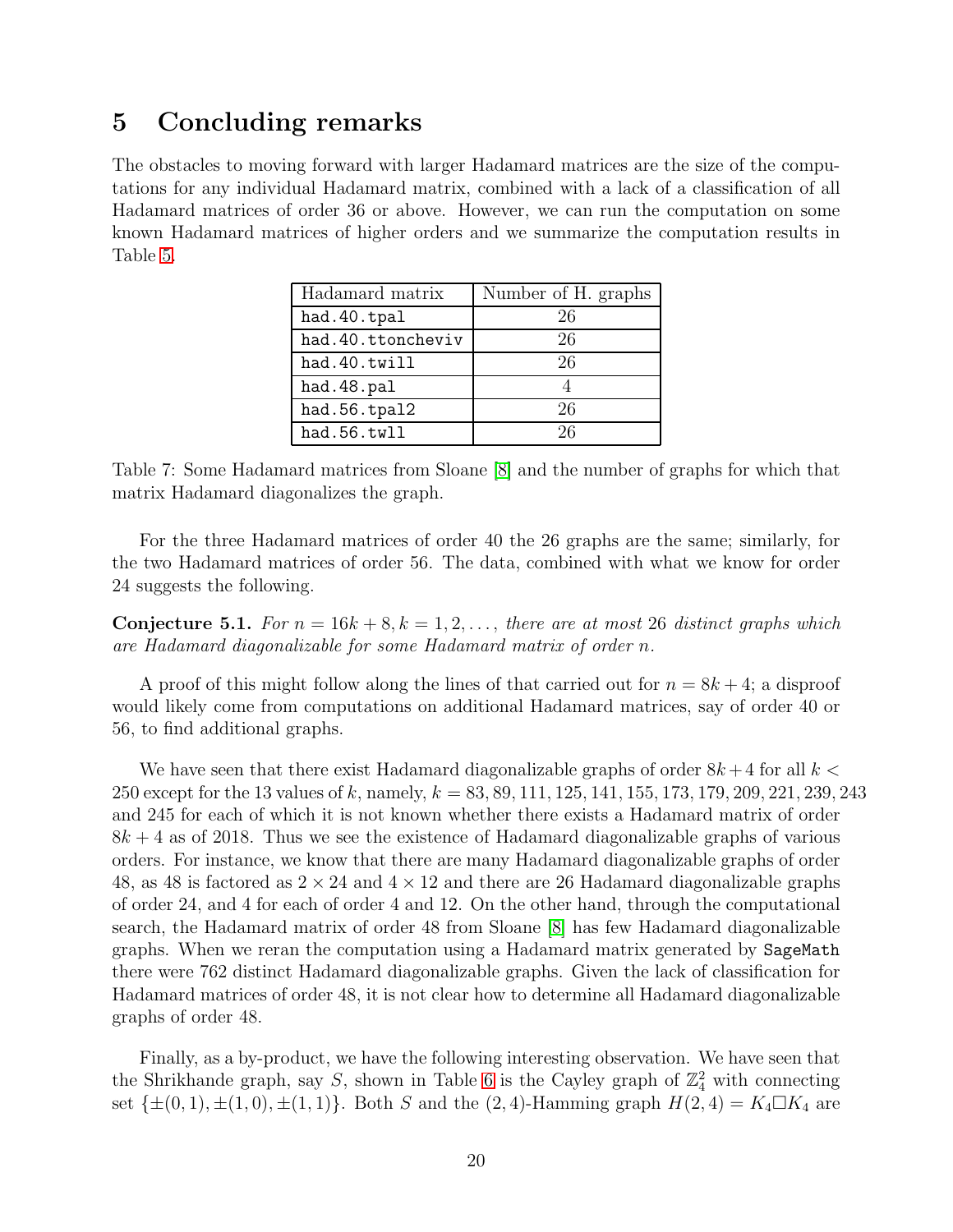strongly regular graph with parameters  $(v, k, \lambda, \mu) = (16, 6, 2, 2)$ . They are known as cospectral graphs. Now as both of them are Hadamard diagonalizable graphs, their Cartesian and lexicographic products and powers are all Hadamard diagonalizable graphs.

The Hamming graph  $H(d, q)$  is isomorphic to the Cartesian product of d copies of  $K_q$  (i.e.,  $H(d, q) \cong K_q^{\Box d}$ , which is a distance-regular graph of diameter d.<sup>[1](#page-20-6)</sup> The Cartesian product of l copies of S and one copy of Hamming graph  $H(d, 4)$  is known as a Doob graph  $D(l, d)$  of diameter  $2l + d$ . The Doob graph  $D(l, d)$ , the Hamming graph  $H(2l + d, 4)$ , the Cartesian product of l copies of  $H(2, 4)$  with  $H(d, 4)$  are cospectral. As a consequence, we state this as the following:

**Corollary 5.2.** *The Hamming graphs*  $H(d, 4)$ *,*  $d \geq 1$ *, and Doob graphs*  $D(l, d)$ *,*  $l, d \geq 1$  *are all Hadamard diagonalizable graphs.*

#### Acknowledgements

This work was completed in part at the 2019 Graduate Research Workshop in Combinatorics, which was supported in part by NSF grant  $\#1923238$ , NSA grant  $\#H98230-18-1-0017$ , a generous award from the Combinatorics Foundation, and Simons Foundation Collaboration Grants #426971 (to M. Ferrara), #316262 (to S. Hartke) and #315347 (to J. Martin).

### <span id="page-20-0"></span>References

- <span id="page-20-4"></span>[1] S. Barik, S. Fallat and S. Kirkland, On Hadamard diagonalizable graphs, *Linear Algebra Appl.* 435 (2011), 1885–1902.
- [2] A. Chan, S. Fallat, S. Kirkland, J. C.-H. Lin, S. Nasserasr and S. Plosker, Complex Hadamard diagonalizable graphs, arXiv:2001.00251v1 [math.CO].
- [3] G. Coutinho and C. Godsil, Perfect state transfer in products and covers of graphs. *Linear and Multilinear Algebra*, 64 (2016), 235–246.
- <span id="page-20-2"></span>[4] N. Johnston, S. Kirkland, S. Plosker, R. Storey and X. Zhang, Perfect quantum state transfer using Hadamard diagonalizable graphs, *Linear Algebra Appl.* 531 (2017), 375– 398.
- <span id="page-20-3"></span>[5] A. Kay, Basics of perfect communication through quantum networks, *Phys. Rev.* A 84 (2011), 022337.
- <span id="page-20-1"></span>[6] H. Kharaghani and S. Suda, Balancedly splittable Hadamard matrices. *Discrete Mathematics*, 342 (2019), 546–561.
- <span id="page-20-5"></span>[7] B. D. McKay and A. Piperno, Practical graph isomorphism II, *Journal of Symbolic Computation*, 60 (2014), 94–112.

<span id="page-20-6"></span><sup>&</sup>lt;sup>1</sup>Here a graph G is distance-regular if for any choice of  $h, i, j \ge 0$  and any  $u, v \in V(G)$  with  $d(u, v) = h$ , the number of vertices  $w \in V(G)$  such that  $d(u, w) = i$  and  $d(v, w) = j$  is independent of the choice of u and  $v$  but depends only on the choice of  $h, i$  and  $j$ .